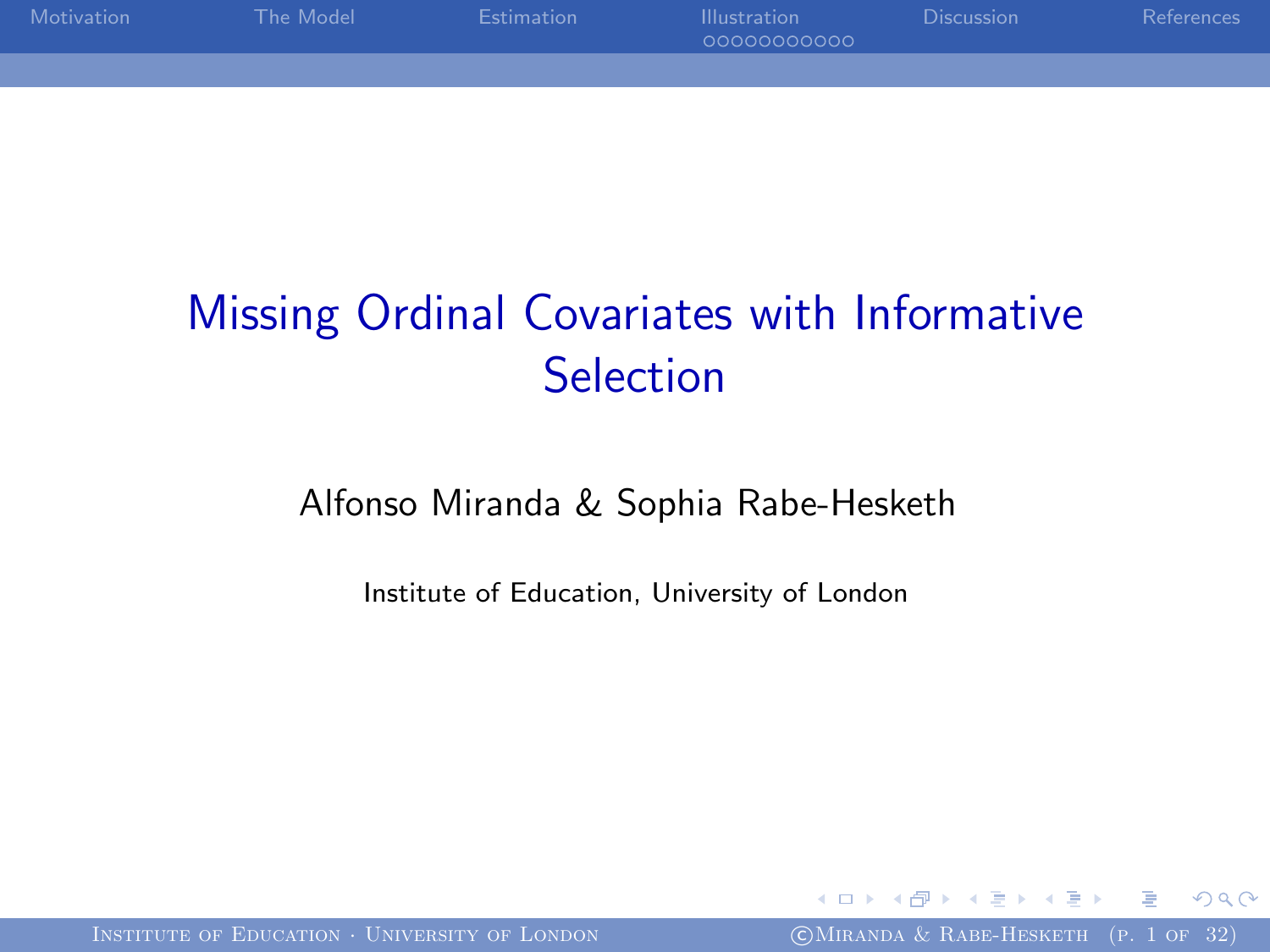

### **Motivation**

Often key ordinal explanatory variables are missing in the data for a large proportion of the sample

<span id="page-1-0"></span>Mother's education is often a "missing control" either because no such information is available (administrative records) or because of item non-response (surveys). This missing covariate, for instance, is likely to be a "confounder" of the relationship between achievement and ethnic group, leading to a problem of omitted variable bias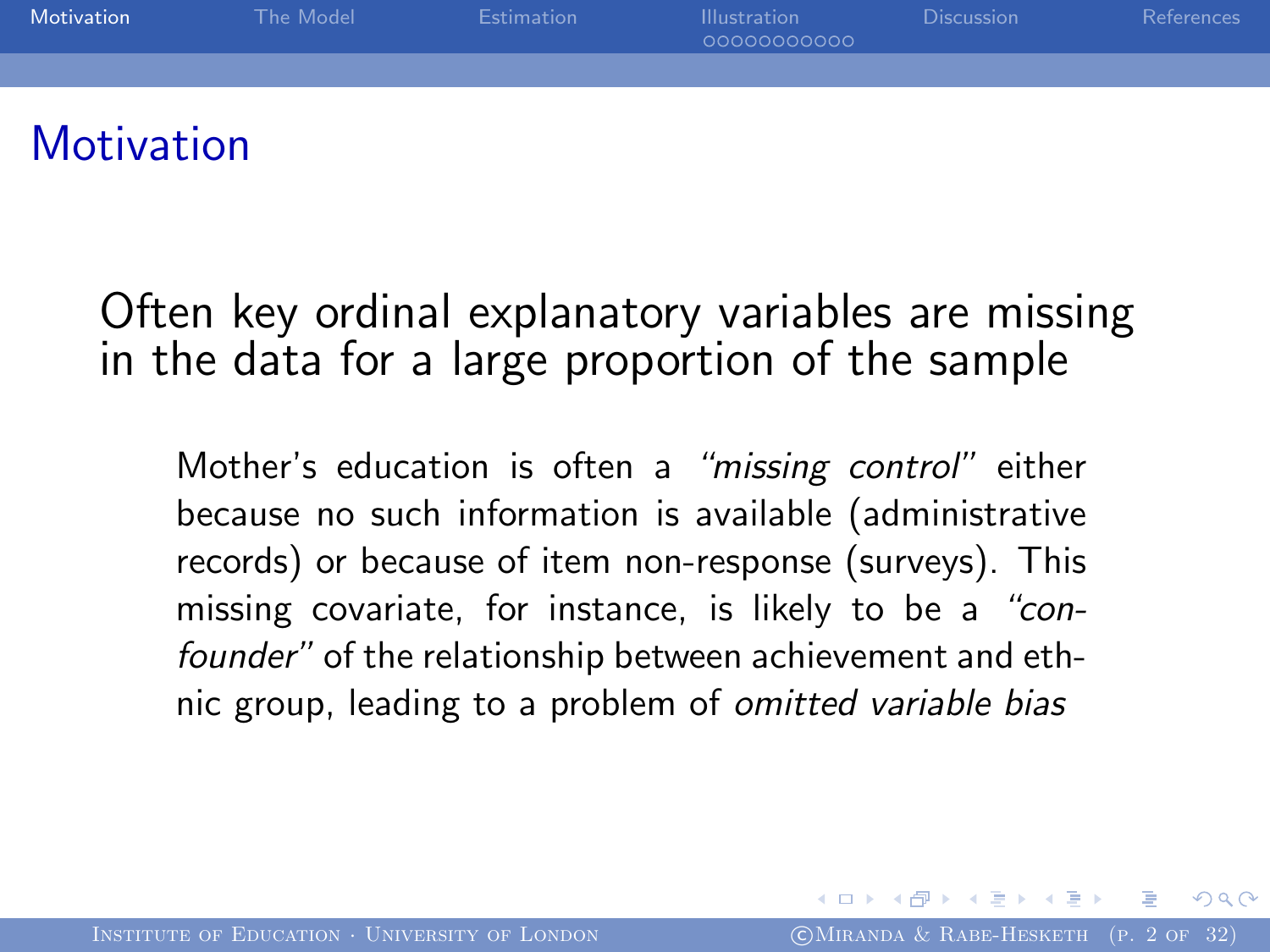| <b>Motivation</b> | The Model | <b>Estimation</b> | <b>Illustration</b><br>00000000000 | <b>Discussion</b> | References |
|-------------------|-----------|-------------------|------------------------------------|-------------------|------------|
|                   |           |                   |                                    |                   |            |

### Complete data case



<span id="page-2-0"></span>(a) Complete data

- $\blacktriangleright$  [y]: main response variable (continuous)
- $\blacktriangleright$  [x]: key ordinal control variable
- $\blacktriangleright$  [**w**<sub>i</sub>]: predictors for y
- $\blacktriangleright$  [z<sub>i</sub>]: predictors of x

Note:  $\mathbf{w}_i = \{\mathsf{z}_i,$  $\mathbf{w}_i = \{\mathsf{z}_i,$  $\mathbf{w}_i = \{\mathsf{z}_i,$  y-only explanatory variables $\}$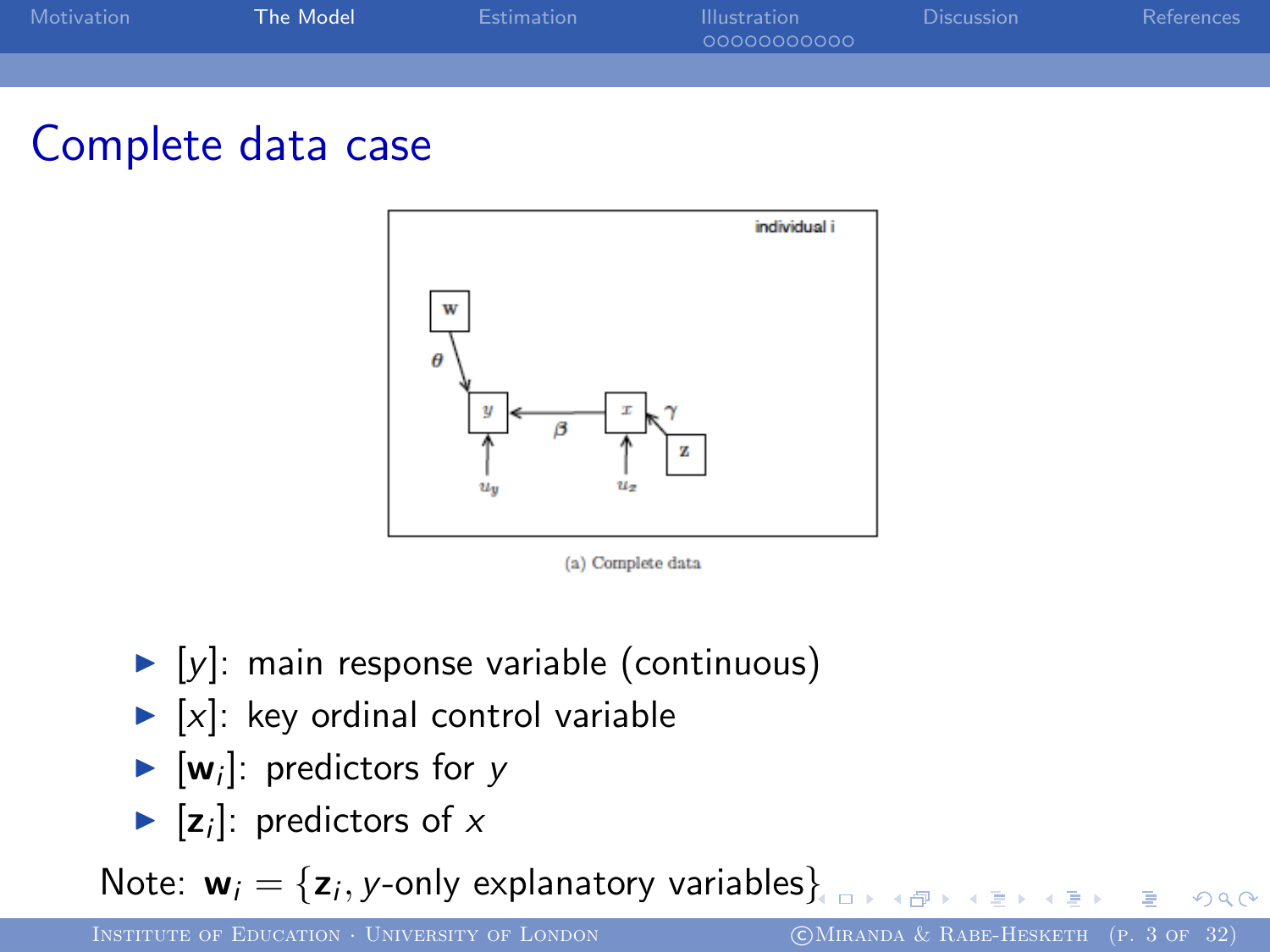| <b>Motivation</b> | The Model | <b>Estimation</b> | <b>Illustration</b><br>00000000000 | <b>Discussion</b> | References |
|-------------------|-----------|-------------------|------------------------------------|-------------------|------------|
|                   |           |                   |                                    |                   |            |

### Missing covariate case







- $\triangleright$  x is missing for a large proportion of the sample!
- $\triangleright$  Selection (not deletion from sample) follows rule S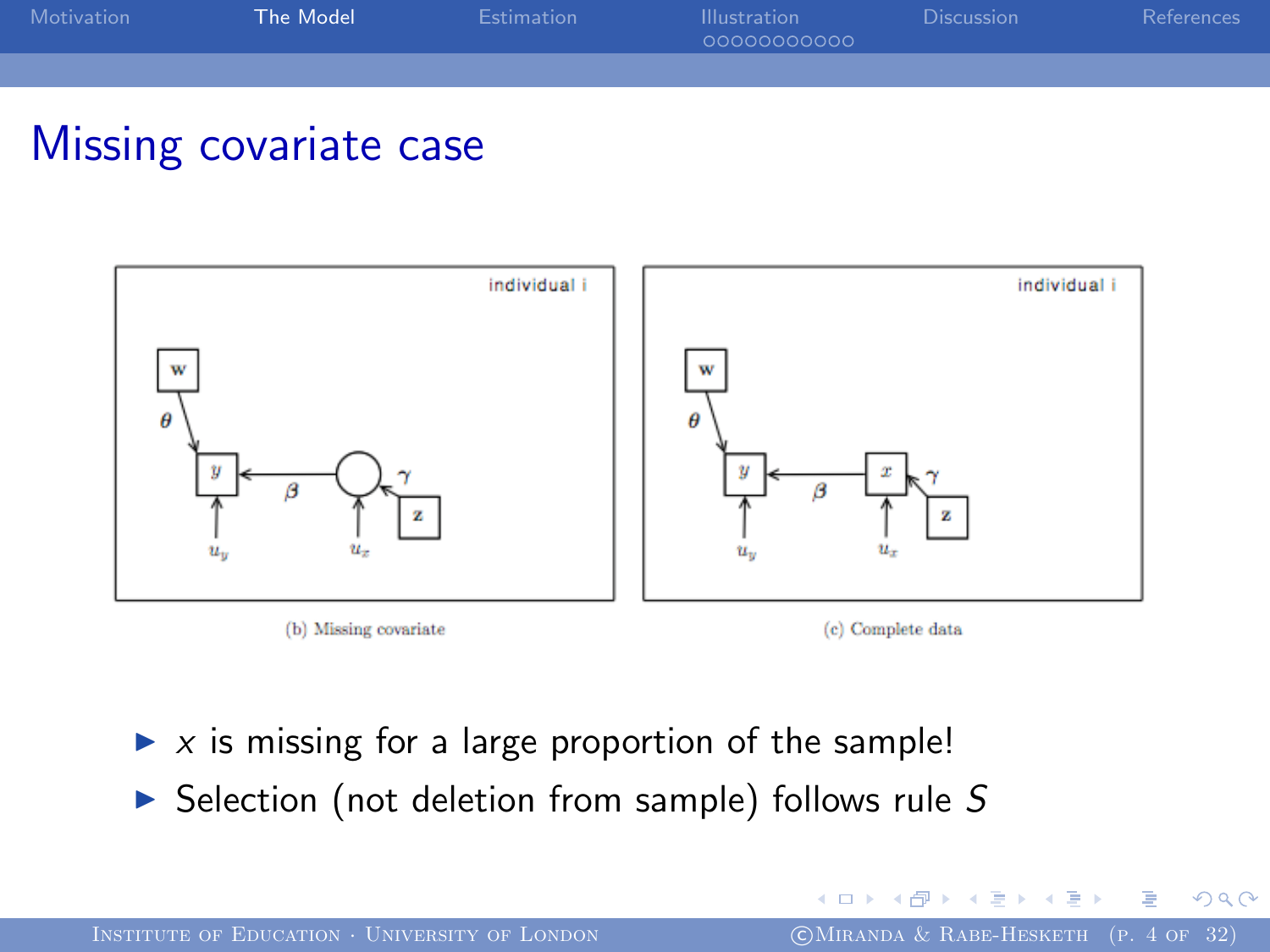

### What are the consequences?

- $\blacktriangleright$  At best: inefficient estimators
- $\triangleright$  At worst: inconsistent estimators

All depends on what is the mechanism  $S$  that cause the data to be missing!

 $\blacktriangleright$  What can be done?

∢∃⊁ ∢∄

<span id="page-4-0"></span>つへへ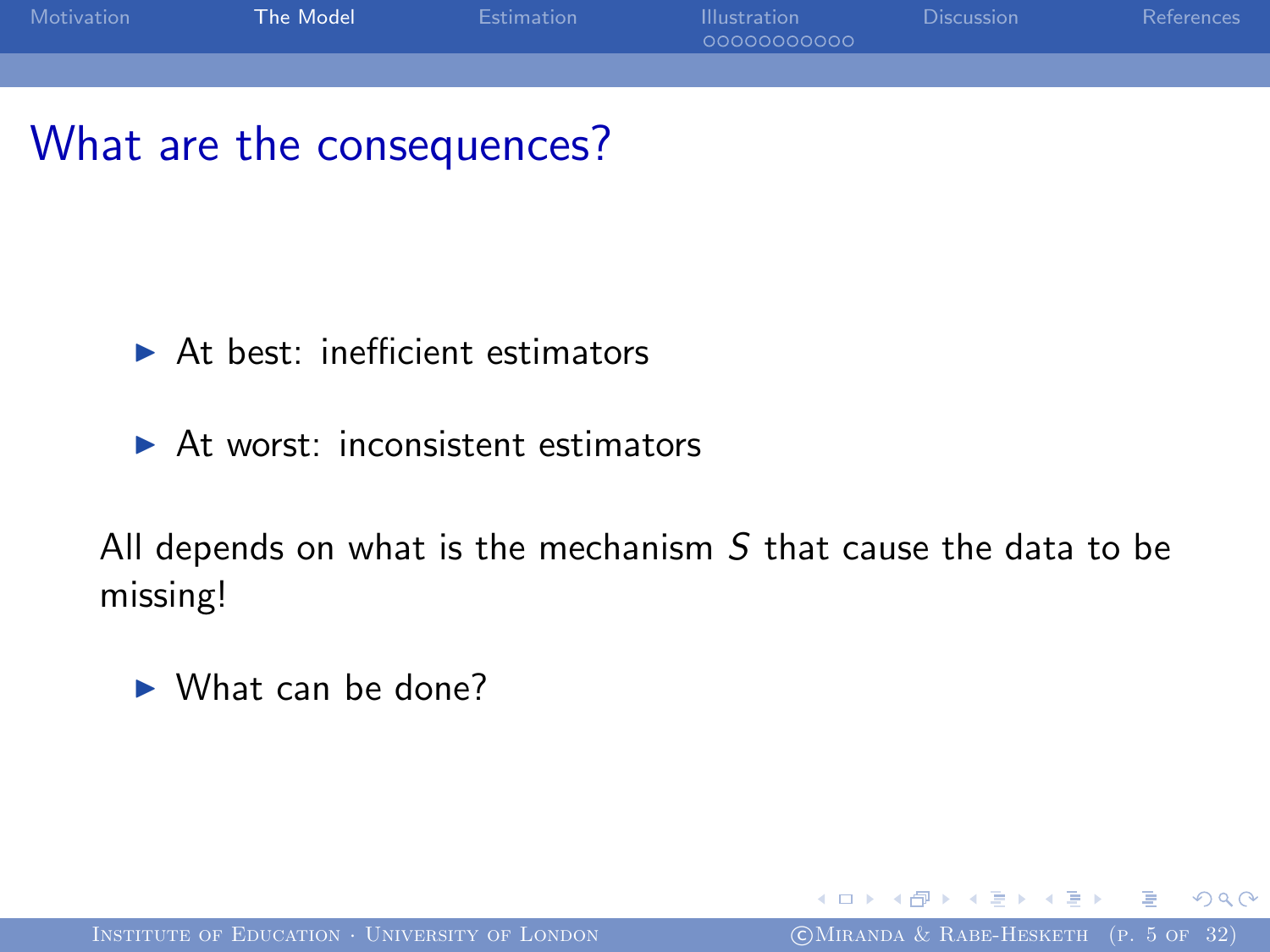| Motivation | The Model | Estimation | <b>Illustration</b><br>00000000000 | <b>Discussion</b> | References |
|------------|-----------|------------|------------------------------------|-------------------|------------|
|            |           |            |                                    |                   |            |

## List-wise deletion (complete case analysis)

- $\blacktriangleright$  Drop cases with  $S = 0$
- $\blacktriangleright$  Inefficient estimator!
- $\triangleright$  Consistent only if the probability of selection does not depend on y given the explanatory variables

$$
Pr(S|Y, X, V) = Pr(S|X, V)
$$

where,

 $V \equiv$  other explanatory variables

 $\triangleright$  Consistent if probability of selection depends on the missing covariate  $X$  (GRILLICHES 1978, LITTLE 1992, LITTLE AND RUBIN 2002, Wooldridge 2002)

<span id="page-5-0"></span>
$$
Pr(S|Y, X, V) = Pr(S|X, V)
$$

That is, when data is not missing at ra[nd](#page-4-0)o[m](#page-6-0)[\(N](#page-5-0)[M](#page-6-0)[A](#page-2-0)[R](#page-13-0)[\)](#page-14-0)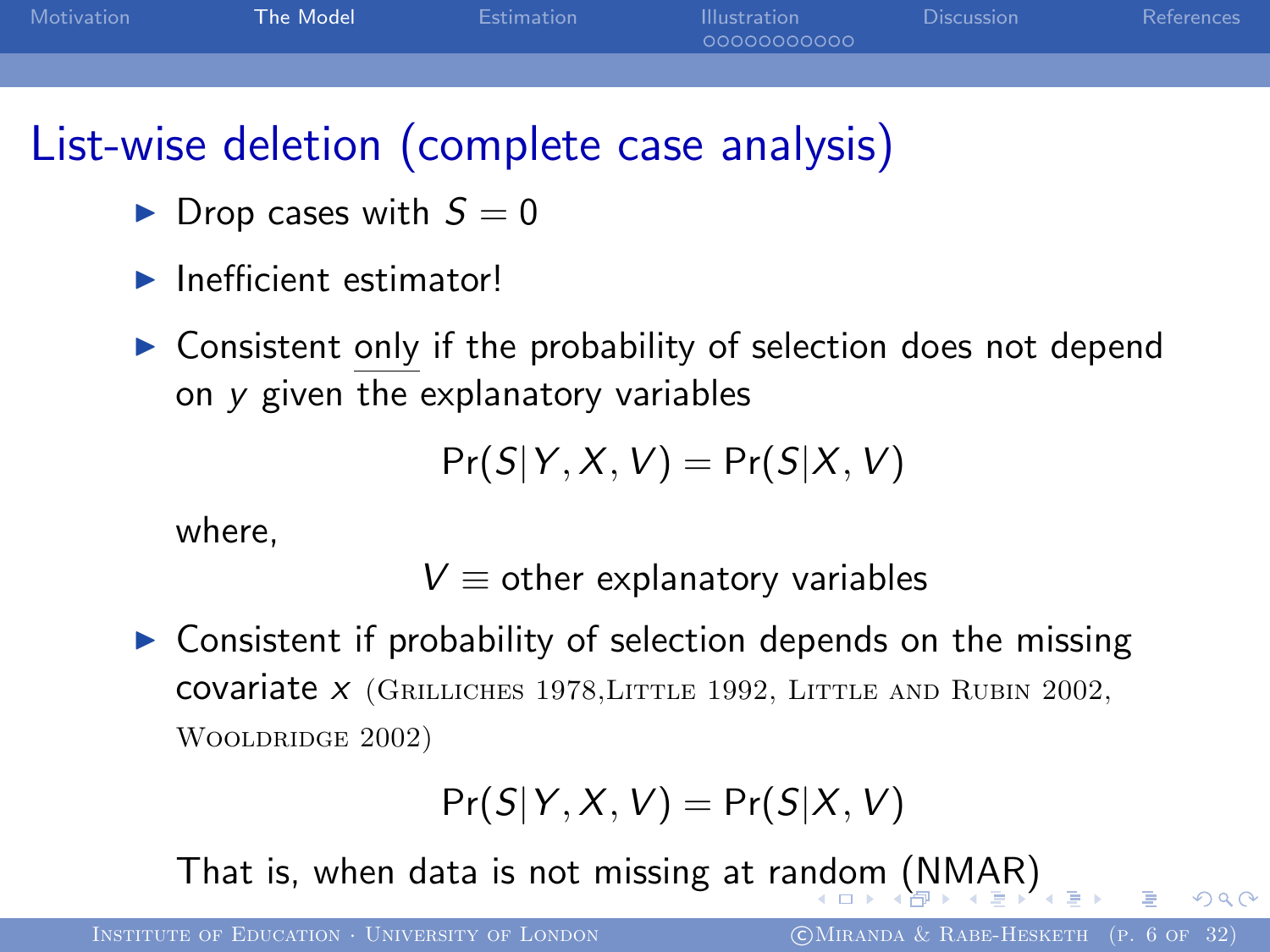| Motivation | The Model | <b>Estimation</b> | <b>Illustration</b><br>00000000000 | <b>Discussion</b> | References |
|------------|-----------|-------------------|------------------------------------|-------------------|------------|
|            |           |                   |                                    |                   |            |

# Missing at Random (MAR) —  $Pr(S|Y, X, V) = P(S|Y, V)$

- $\triangleright$  Weighted complete case analysis
	- $\triangleright$  Consistent estimators if a weighted version of the estimation method is used with weights given by  $P(S|Y,V)^{-1}$  (consistent even if S depends on  $X$ , i.e. when data is really NMAR)
- $\blacktriangleright$  Multiple imputation
	- $\triangleright$  Missing data filled by sampling from the estimated regression model  $\widehat{Pr}(X|Y, V)$ . Do this multiple times, yielding several imputed datasets. Each analysed by conventional methods and estimates averaged across datasets.
	- $\triangleright$  More efficient than complete case analysis but inconsistent if selection depends on  $X$  (i.e., when data is in fact NMAR)
- $\blacktriangleright$  Maximum likelihood
	- $\triangleright$  Joint model for Y and X, with missing values of X integrated out (EM algorithm)
- $\triangleright$  Bayesian estimation of joint model for Y and X (sample X from its

posterior distribution along other parameters)

INSTITUTE OF EDUCATION · UNIVERSITY OF LONDON COMIRANDA & RABE-HESKETH (P. 7 OF 32)

<span id="page-6-0"></span>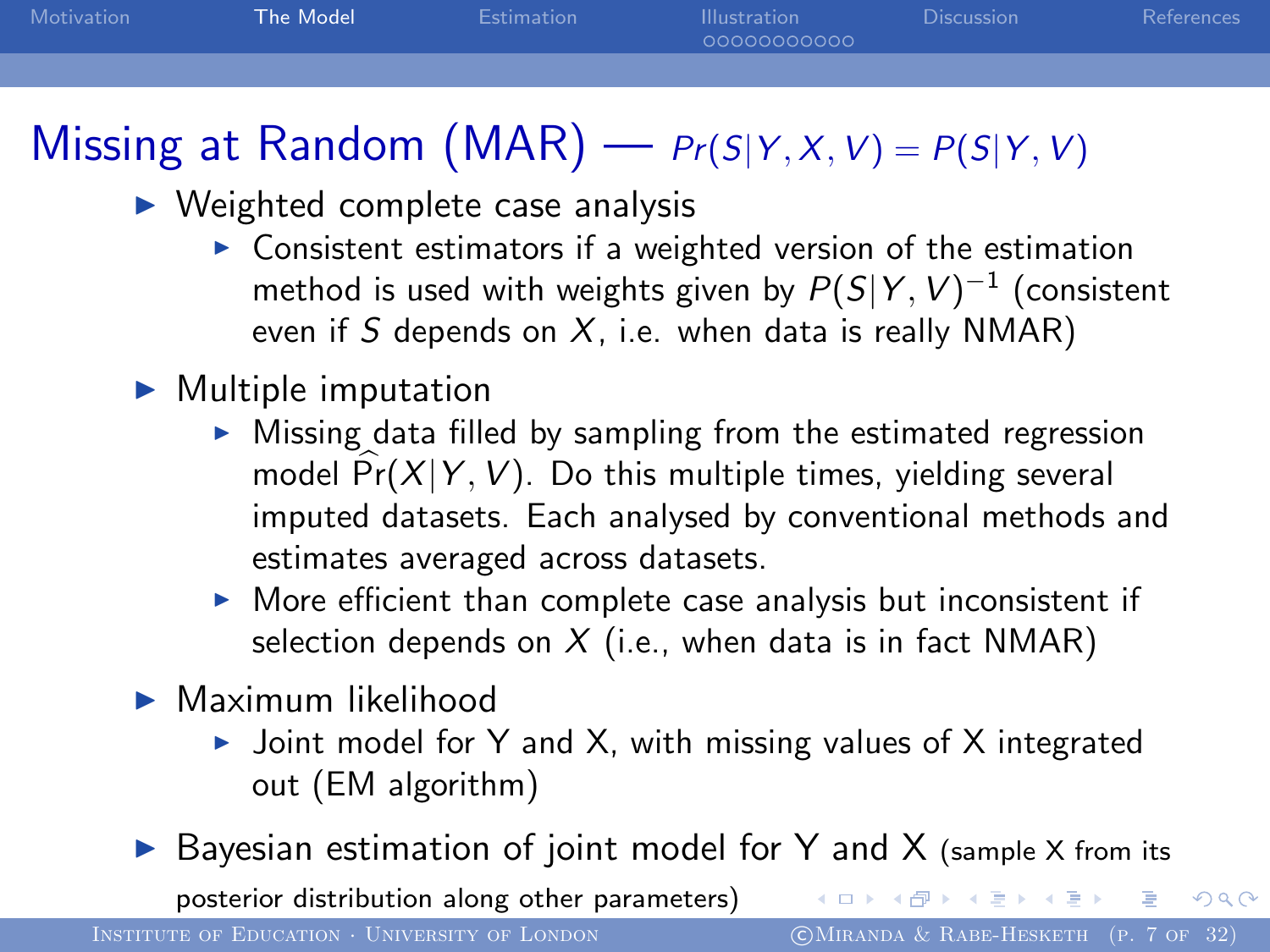| Motivation | The Model | Estimation | <b>Illustration</b><br>00000000000 | <b>Discussion</b> | References |
|------------|-----------|------------|------------------------------------|-------------------|------------|
|            |           |            |                                    |                   |            |

### Not Missing at Random (NMAR) —  $Pr(S|Y, X, V)$

- $\triangleright$  Any of the methods suitable for MAR deliver inconsistent estimators when data are NMAR (informative selection)
- $\blacktriangleright$  Need to specify a joint model for Y, X, and S
	- $\blacktriangleright$  Lipsitz et al. (1999) suggest a EM approach, with missing values  $X$  integrated out given  $Y$ ,  $S$  and other covariates. This EM method can handle  $X$  following any generalized linear model (including ordinal).
	- $\triangleright$  We handle violation of the MAR assumption by allowing the residuals for different models to be correlated through shared random effects, similar to Wu and Carroll (1988) for missing Y and the models for sample selection and endogenous covariates suggested by Heckman (1979)
	- $\triangleright$  To our knowledge, such a model has not been proposed before in the context of an ordinal missing covariate.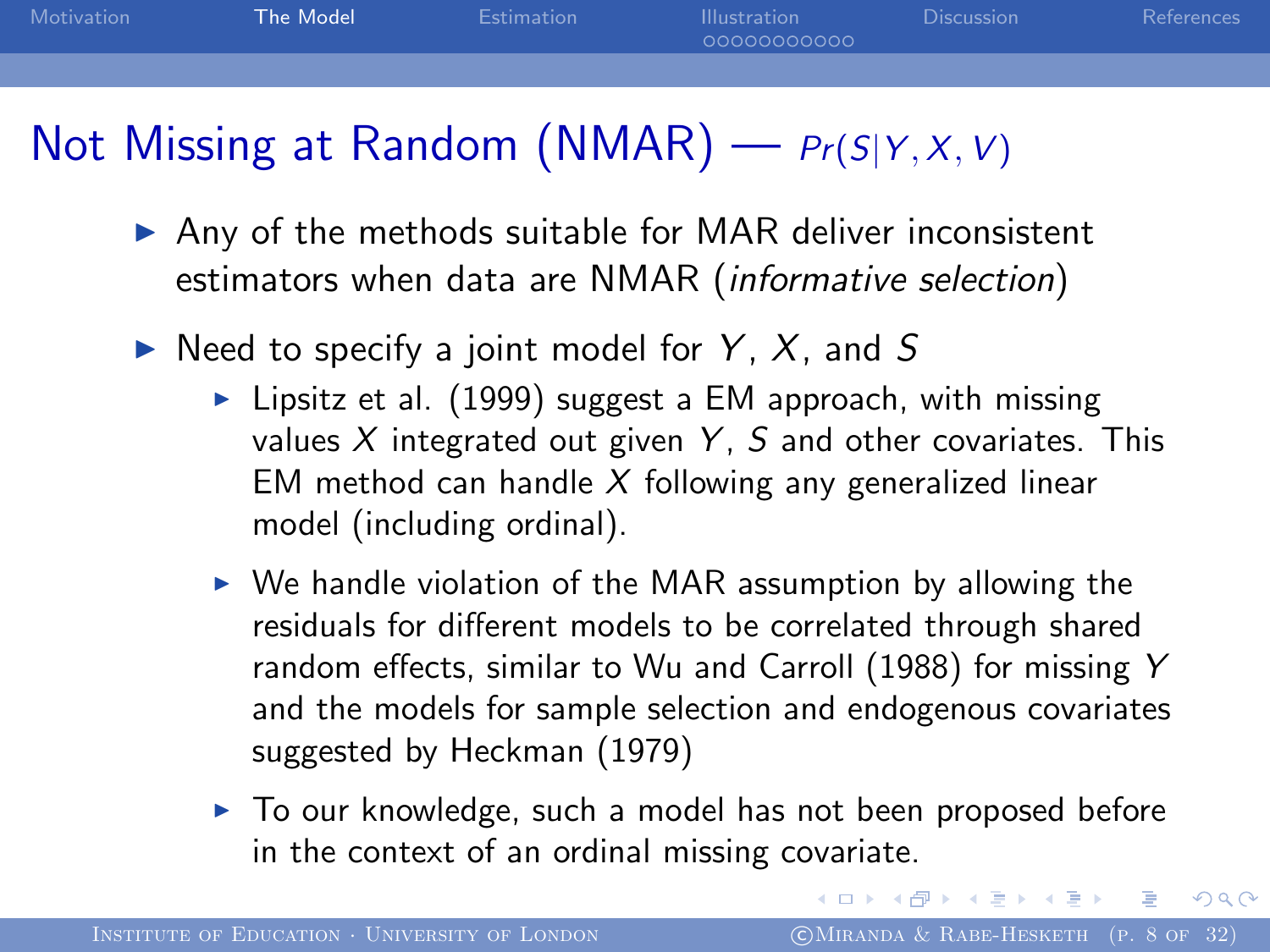| Motivation | The Model | <b>Estimation</b> | <b>Illustration</b><br>00000000000 | <b>Discussion</b> | References |
|------------|-----------|-------------------|------------------------------------|-------------------|------------|
|            |           |                   |                                    |                   |            |

### Missing covariate case



 $\triangleright$  Need to find discrete latent variable (unobserved)  $\eta_1$  that can take the place of  $x$  when the ordinal explanatory variable is missing

つくへ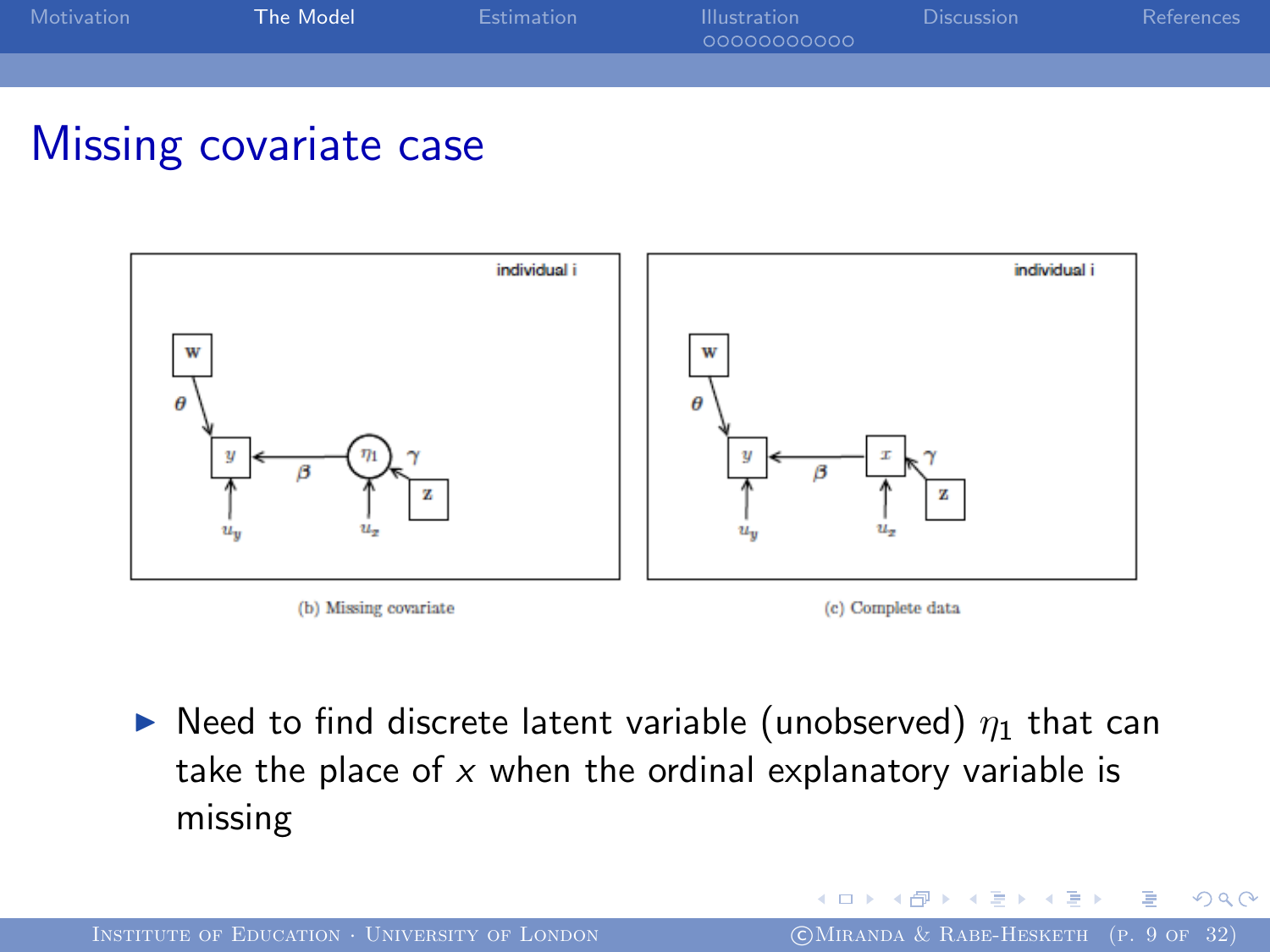| Motivation | The Model | <b>Estimation</b> | <b>Illustration</b><br>00000000000 | <b>Discussion</b> | References |
|------------|-----------|-------------------|------------------------------------|-------------------|------------|
|            |           |                   |                                    |                   |            |

### Informative selection



(d) Missing covariate

(e) Complete data

4 0 8 × 冊  $\sim$  $\mathcal{A}$  .

INSTITUTE OF EDUCATION · UNIVERSITY OF LONDON (CMIRANDA & RABE-HESKETH (P. 10 OF 32)

э  $\mathbf{r}_\mathrm{c}$ 

Þ

×.

 $\mathbf{h}$ ∍  $290$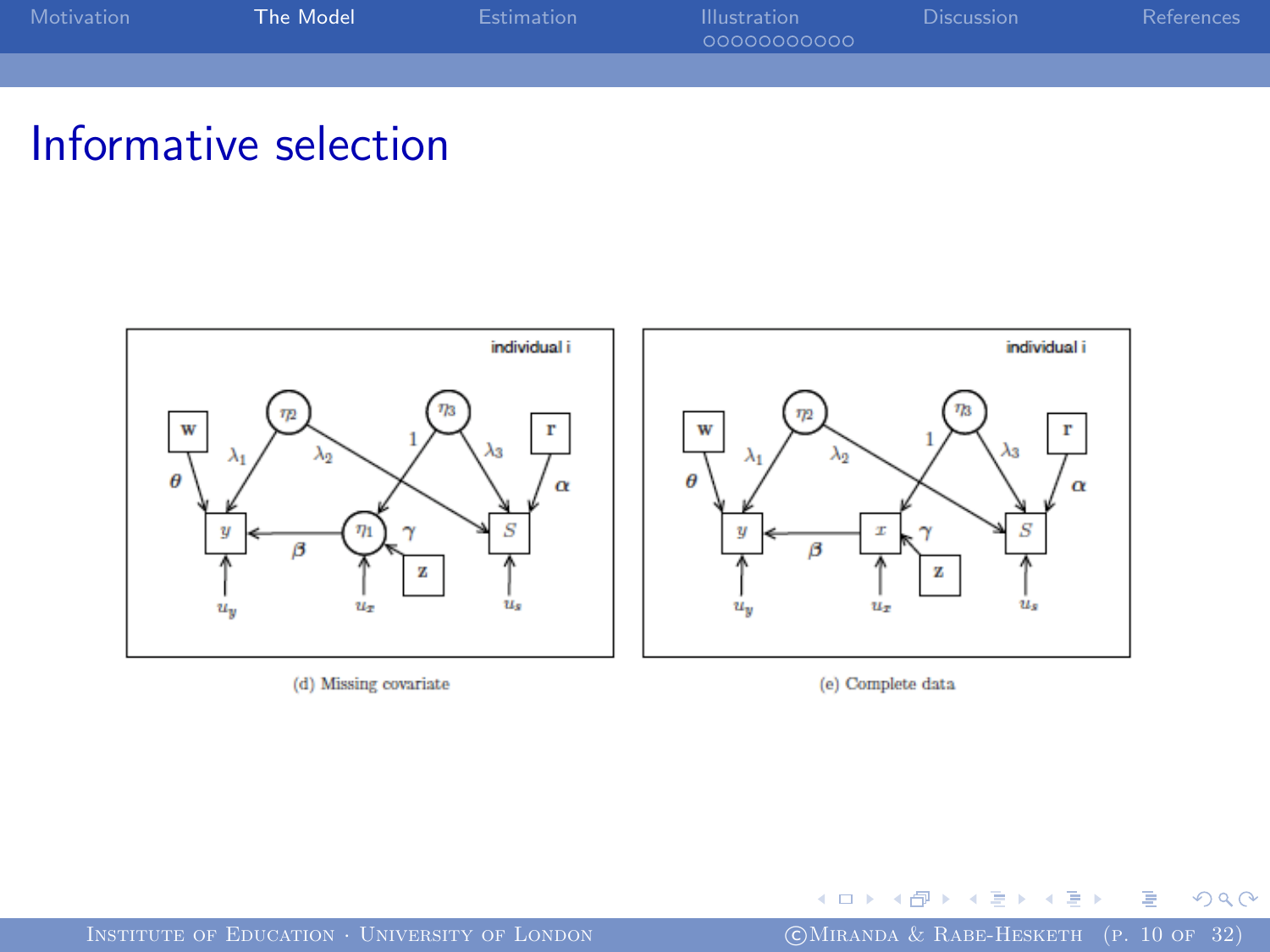| Motivation | The Model | Estimation | <b>Illustration</b><br>00000000000 | Discussion | References |
|------------|-----------|------------|------------------------------------|------------|------------|
|            |           |            |                                    |            |            |
|            |           |            |                                    |            |            |

### Model for y

$$
y_i = \begin{cases} \sum_{g=1}^{G} \beta_g 1(x_i = g) + \mathbf{w}'_i \theta + \epsilon_{yi} & \text{if } x_i \text{ is observed} \\ \eta_{1i} + \mathbf{w}'_i \theta + \epsilon_{yi} & \text{otherwise} \end{cases}
$$
 (1)

- $\blacktriangleright$  1( $x_i = g$ ) is a dummy variable for g-th of  $x_i$  with regression coefficient  $\beta_{\mathbf{g}}$
- $\blacktriangleright$   $\eta_1$  is a discrete latent variable [Little and Schluchter, 1985] with  $P(\eta_{1i} = \beta_{\alpha} | \mathbf{z}) = P(x_i = g | \mathbf{z})$  in "latent class" g
- $\triangleright$  w<sub>i</sub> are other explanatory variables with coefficient  $\theta$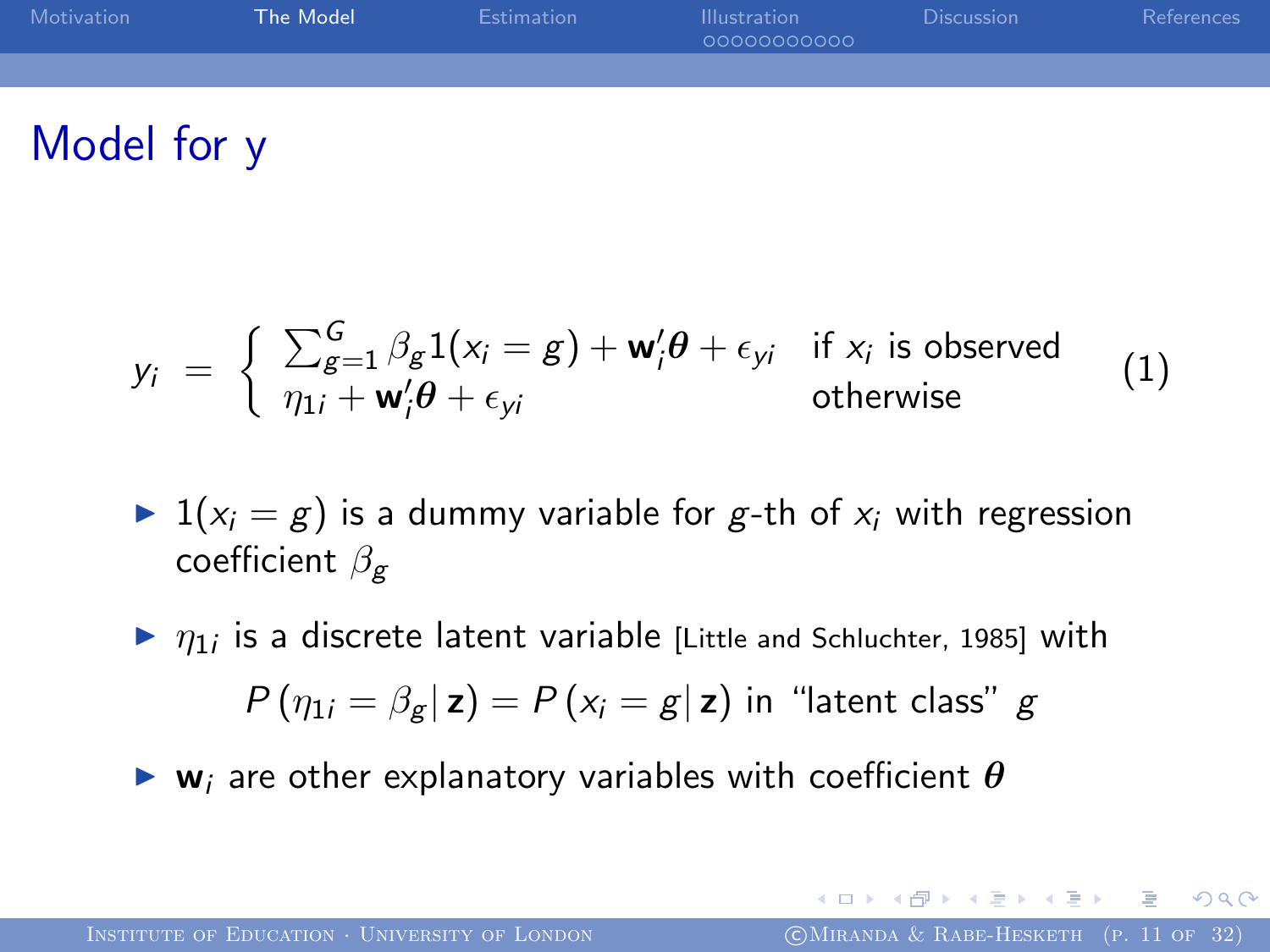

### Model for missing covariate x

▶ Ordinal probit model with latent response  $x_i^*$ ,

$$
x_i^* = z_i' \gamma + \epsilon_{xi}, \qquad (2)
$$

- $\triangleright$   $x_i = g$  if  $\kappa_{g-1} \leq x_i^* < \kappa_g$ ,  $\{g = 1, \ldots, G\}$  and  $\kappa_g$  are threshold or cut-point parameters with  $\kappa_0 = -\infty$  and  $\kappa_G = \infty$ .
- **E** z<sub>i</sub> are explanatory variables with regression coefficients  $\gamma$
- **Latent variable**  $\eta_{1i}$  is discrete with the conditional probabilities that  $\eta_{1i} = \beta_{\mathbf{g}}$  set equal to the conditional probabilities that  $x_i = g$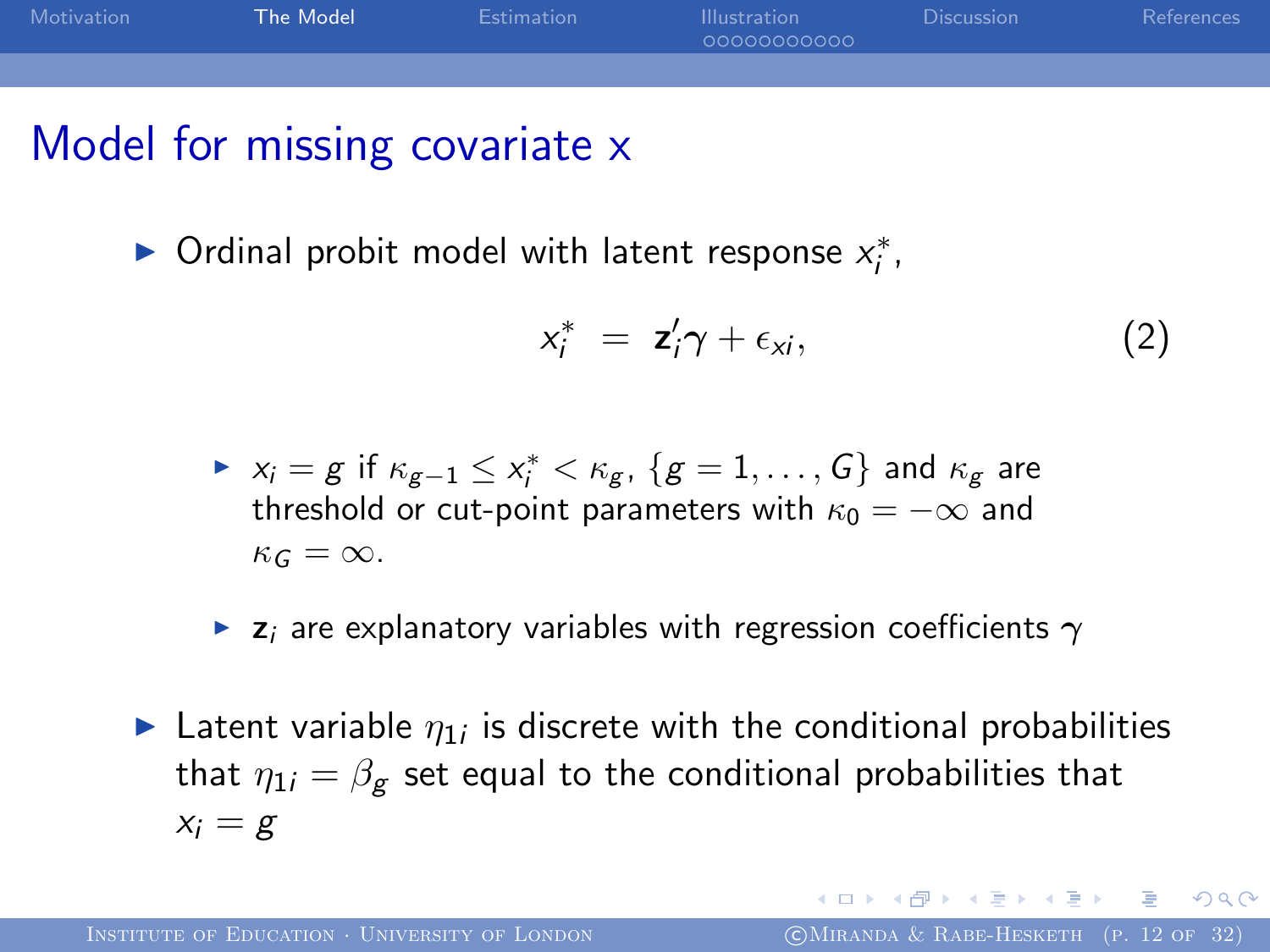

### Model for selection S

▶ Binary probit model with latent response  $S_i^*$ 

$$
S_i^* = \mathbf{r}_i' \alpha + \epsilon_{si} \tag{3}
$$

<span id="page-12-0"></span>and in

$$
\blacktriangleright S_i = 1(S_i^* > 0).
$$

 $\blacktriangleright$  r<sub>i</sub> are explanatory variables with regression coefficients  $\alpha$ .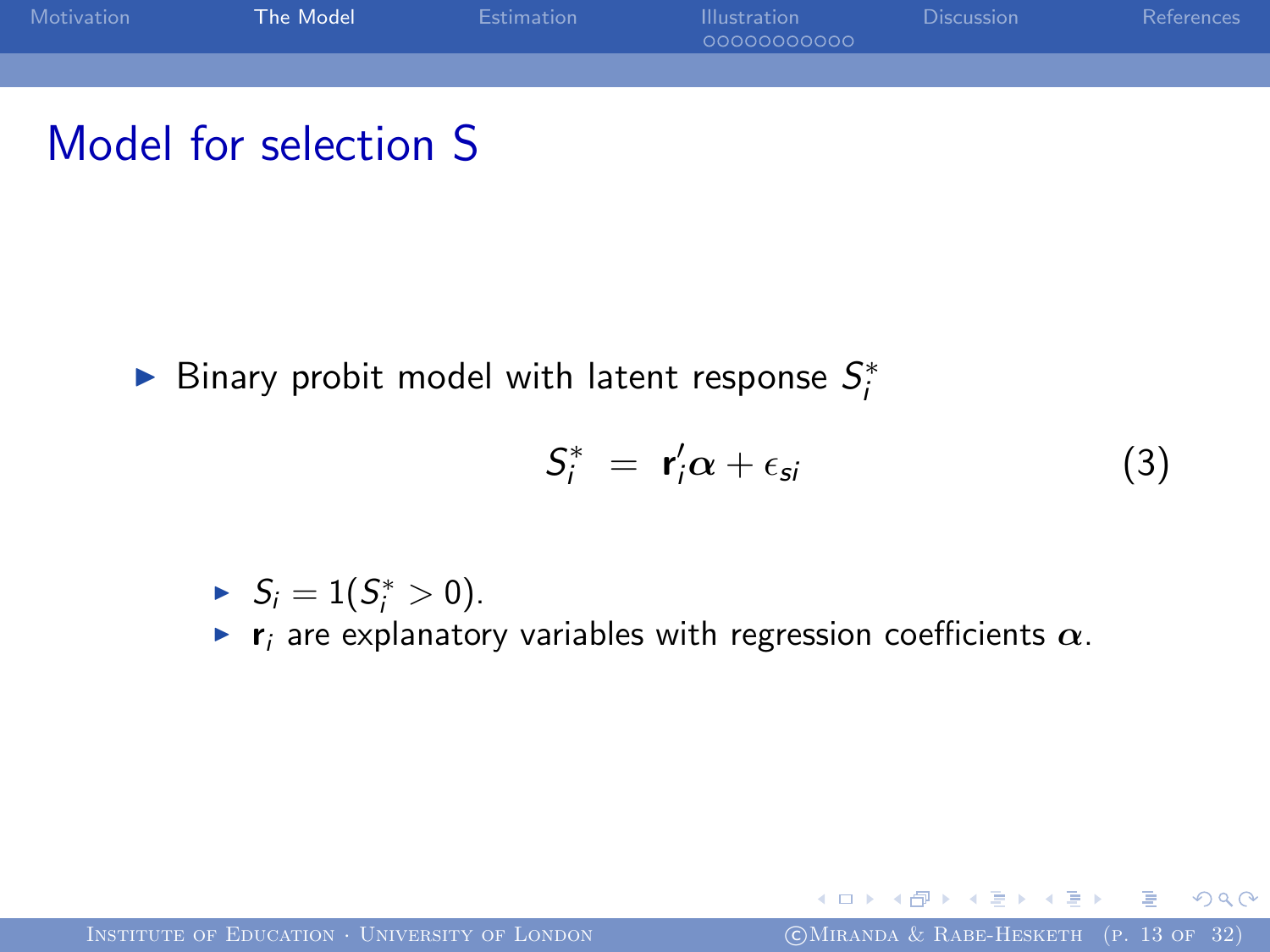

#### Errors, correlations

 $\triangleright$  Shared continuous latent variables  $\eta_{2i}$  and  $\eta_{3i}$  to make selection endogenous:

<span id="page-13-0"></span>
$$
\epsilon_{yi} = \lambda_1 \eta_{2i} + u_{yi}
$$
  
\n
$$
\epsilon_{xi} = \eta_{3i} + u_{xi}
$$
  
\n
$$
\epsilon_{Si} = \lambda_2 \eta_{2i} + \lambda_3 \eta_{3i} + u_{Si},
$$
\n(4)

[Heckman, 1979; Wu and Carroll, 1988]

▶ 
$$
\eta_{2i}
$$
,  $\eta_{3i}$ ,  $u_{xi}$ ,  $u_{5i}$  i.i.d.  $N(0, 1)$   
\n▶  $u_{yi} \sim N(0, \sigma^2)$   
\n▶  $\sigma^2 = 0.04$   
\n
$$
\text{Cor}(\epsilon_{yi}, \epsilon_{Si}) = \frac{\lambda_1 \lambda_2}{\sqrt{(\lambda_1^2 + \sigma^2)(\lambda_2^2 + \lambda_3^2 + \sigma^2)}},
$$
\n
$$
\text{Cor}(\epsilon_{xi}, \epsilon_{Si}) = \frac{\lambda_3}{\sqrt{(1 + \sigma^2)(\lambda_2^2 + \lambda_3^2 + \sigma^2)}}.
$$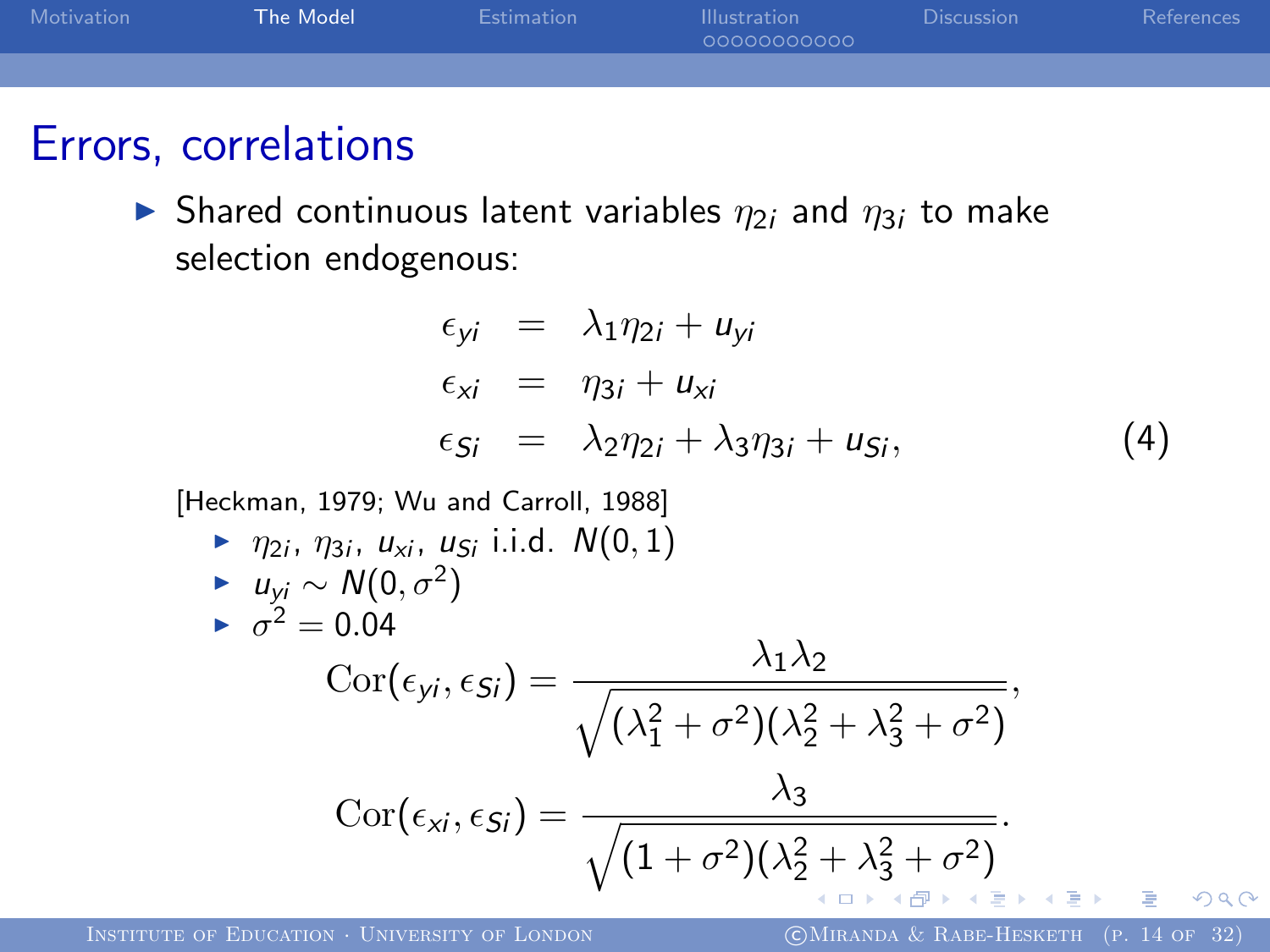| Motivation | The Model | <b>Estimation</b> | <b>Illustration</b><br>00000000000 | <b>Discussion</b> | References |
|------------|-----------|-------------------|------------------------------------|-------------------|------------|
|            |           |                   |                                    |                   |            |
|            |           |                   |                                    |                   |            |

### Log-likelihood

$$
\sum_{i, x_{i}, x_{i}, s_{i}} \ln \left\{ \iint P_{S}(1 | \eta_{2i}, \eta_{3i}) P_{x}(x_{i} | \eta_{3i}) \phi_{x_{i},}(y_{i} | x_{i}, \eta_{2i}) d\eta_{2i} d\eta_{3i} \right\} + \sum_{i, x_{i}, \overline{s}, s_{i} = 0} \left\{ \iint P_{S}(0 | \eta_{2i}, \eta_{3i}) \left[ \sum_{g=1}^{G} P_{\eta_{1}}(\beta_{g} | \eta_{3i}) \phi_{x_{i},\overline{s}}(y_{i} | \beta_{g}, \eta_{2i}) \right] d\eta_{2i} d\eta_{3i} \right\} + \sum_{i, x_{i}, \overline{s}, s_{i}, \overline{s}, \overline{s}} \ln \left\{ \iint \left[ \sum_{g=1}^{G} P_{\eta_{1}}(\beta_{g} | \eta_{3i}) \phi_{x_{i},\overline{s}}(y_{i} | \beta_{g}, \eta_{2i}) \right] d\eta_{2i} d\eta_{3i} \right\} \nProbabilities/densities \n
$$
\frac{y_{i}}{x_{i}, \overline{s}, \overline{s}} \frac{y_{i}}{\phi_{x_{i},\overline{s}}(y_{i} | \beta_{g}, \eta_{2i})} \frac{P_{x}(x_{i} | \eta_{3i}) P_{S}(1 | \eta_{2i}, \eta_{3i})}{P_{S}(1 | \eta_{2i}, \eta_{3i})}
$$
$$

<span id="page-14-0"></span> $\dagger$  For 493 responders with mother "not a member of the household", add fourth term, identical to second term but with  $P_{\cal S}(1|\eta_{2i},\eta_{3i})$  $P_{\cal S}(1|\eta_{2i},\eta_{3i})$  $P_{\cal S}(1|\eta_{2i},\eta_{3i})$  $P_{\cal S}(1|\eta_{2i},\eta_{3i})$  $P_{\cal S}(1|\eta_{2i},\eta_{3i})$  $P_{\cal S}(1|\eta_{2i},\eta_{3i})$  $P_{\cal S}(1|\eta_{2i},\eta_{3i})$  instead of  $P_{\cal S}(0|\eta_{2i},\eta_{3i})$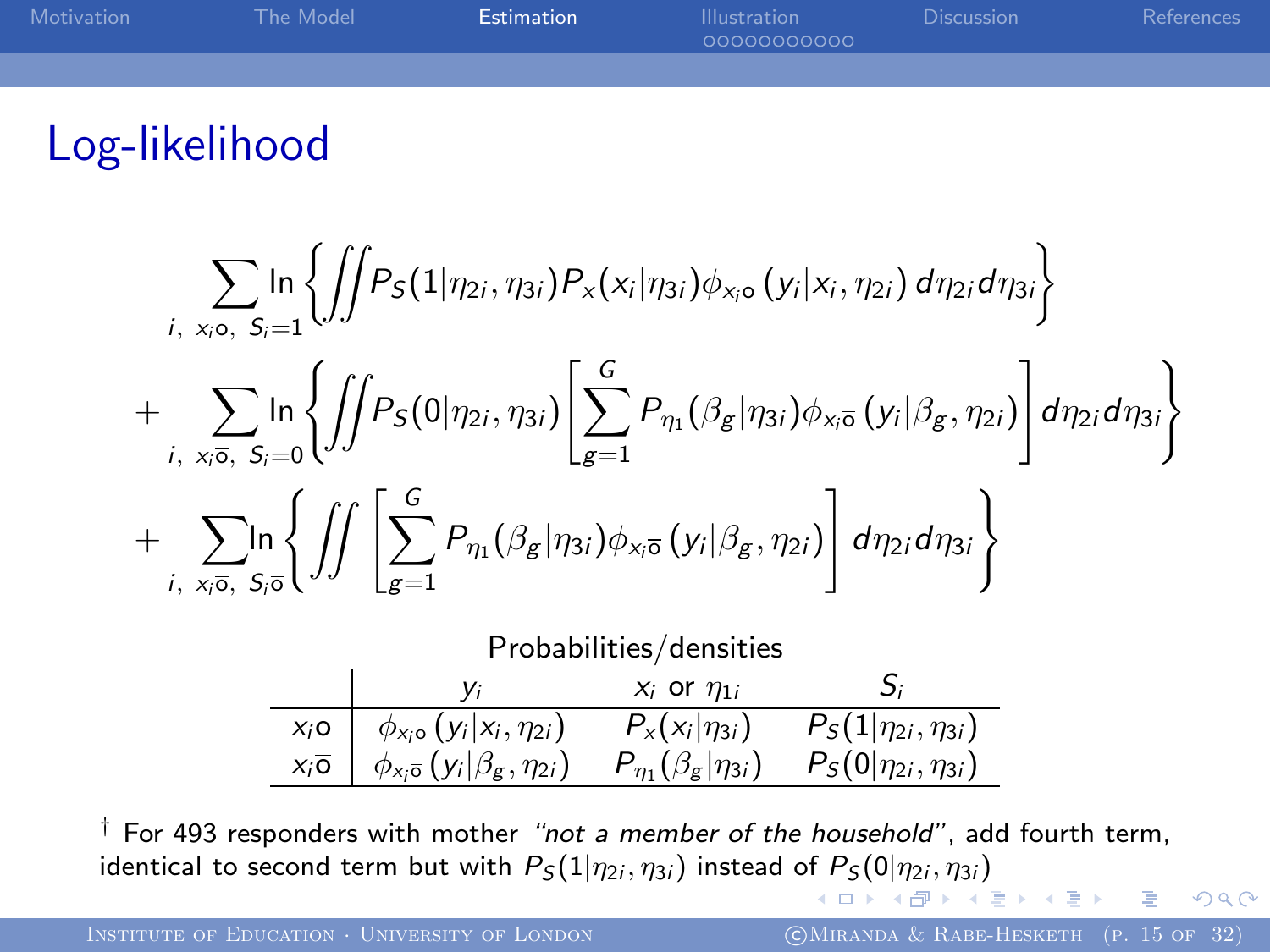

### **Estimation**

- $\blacktriangleright$  Maximum Simulated Likelihood
	- $\triangleright$  Asymptotically equivalent to Maximum likelihood (replications Asymptotically equivalent to Maximum likelinood (replications<br>R should grow faster than square root of the sample size  $\sqrt{N}$ ) (Gourieroux and Monfort, 1993)
- $\triangleright$  Analytical first derivatives and OPG approx. of the Hessian
- $\blacktriangleright$  Halton sequences cover the  $(0,1)$  interval better and require fewer draws to achieve high precision than random samples from uniform distribution
	- $\triangleright$  We use 800 Halton draws in all our regressions. Adding more draws did not change coefficients or standard errors
- <span id="page-15-0"></span> $\blacktriangleright$  Program written in Stata/Mata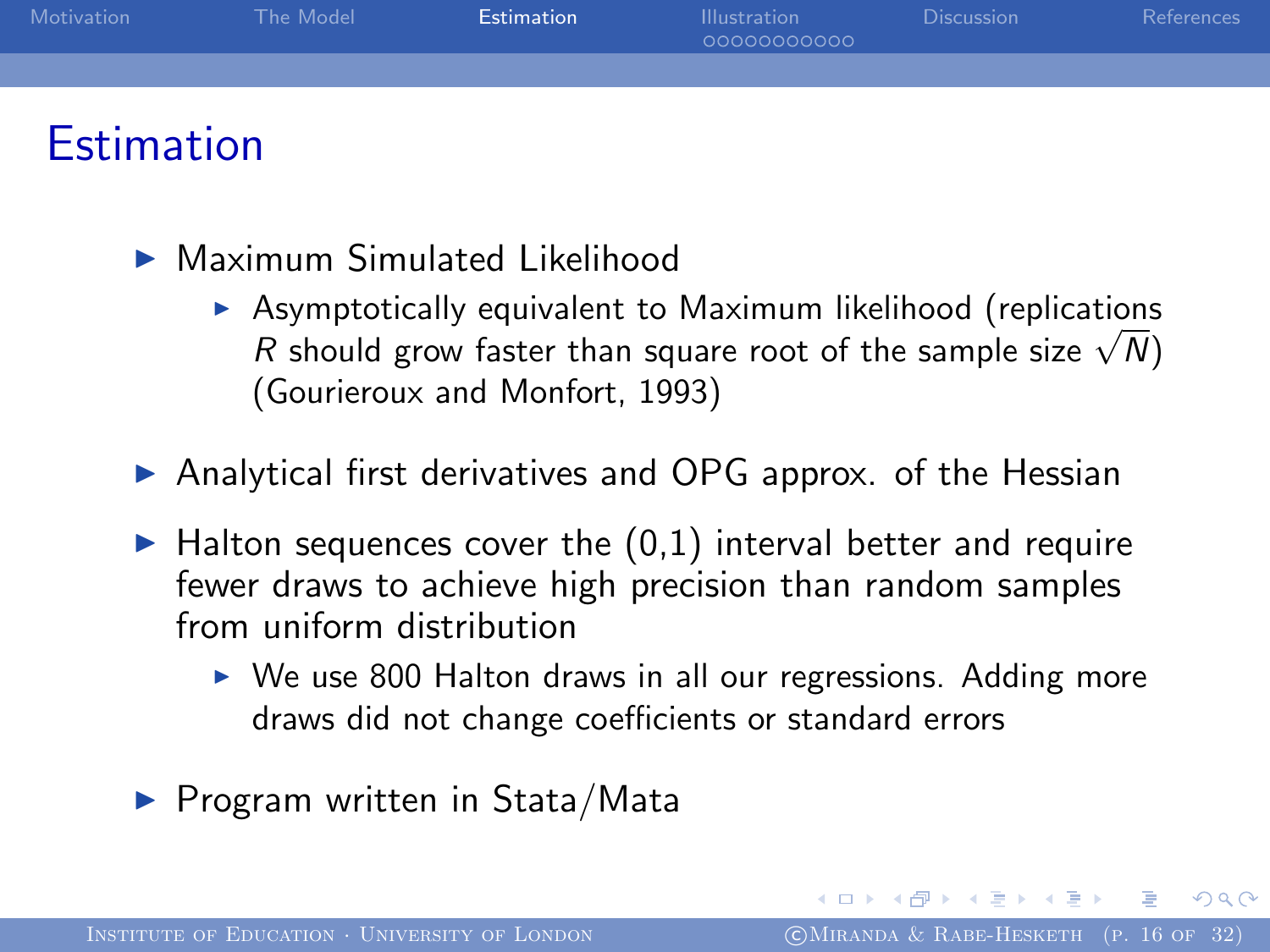| Motivation | The Model | Estimation | <b>Illustration</b><br>00000000000 | <b>Discussion</b> | References |
|------------|-----------|------------|------------------------------------|-------------------|------------|
|            |           |            |                                    |                   |            |

# Illustration: Ethnic gaps in school achievement at age 16 in England

INSTITUTE OF EDUCATION · UNIVERSITY OF LONDON (COMIRANDA & RABE-HESKETH (P. 17 OF 32)

<span id="page-16-0"></span>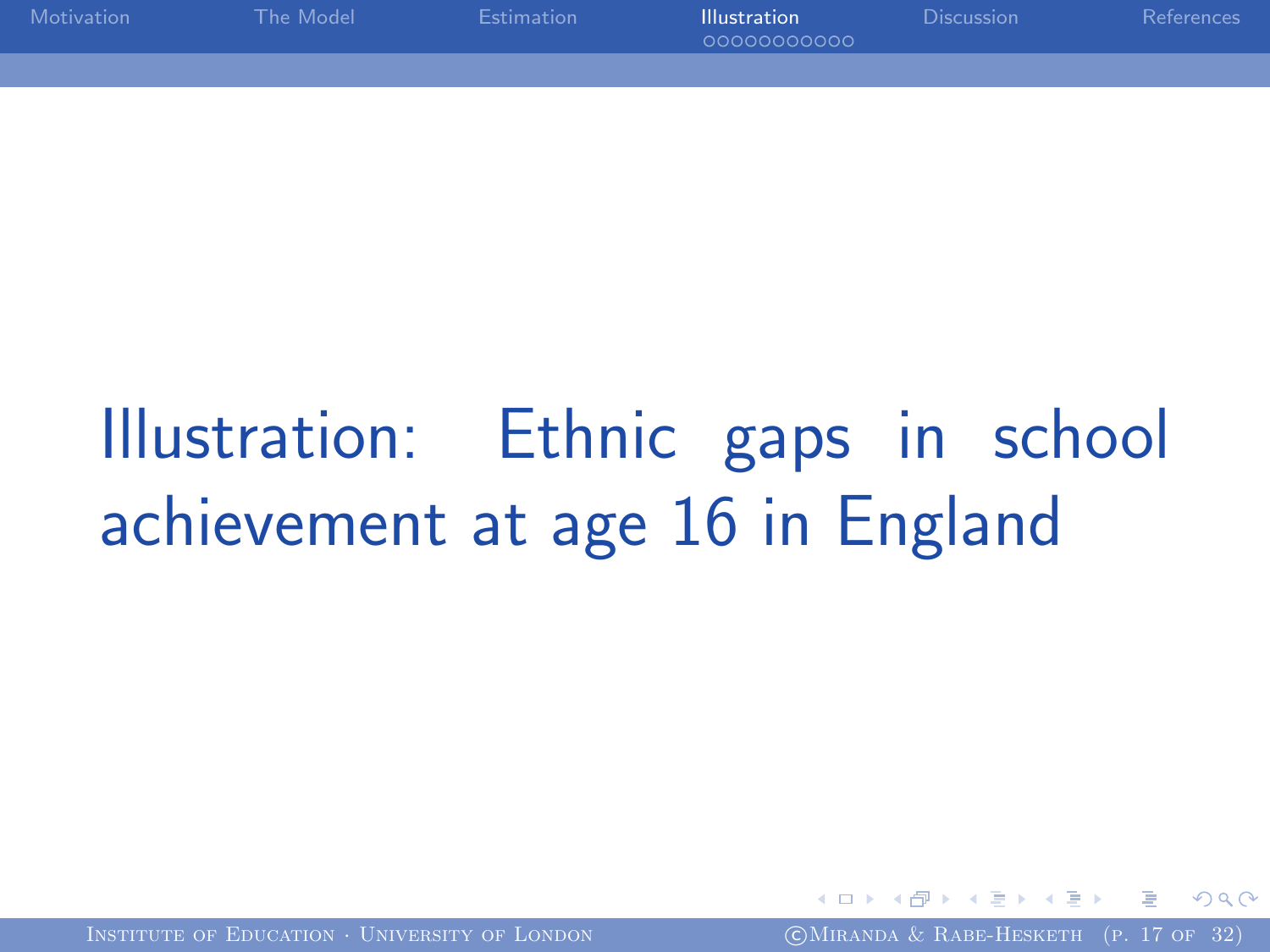

### Research question

How large are the differences in pupil attainment among ethnic groups at age 16 after allowing for differences in social background variables?

Mother's education is often a "missing control" either because no such information is available (administrative records) or because of item non-response (surveys). This missing covariate is likely to be a "confounder" in the relationship between achievement and ethnic group, leading to a problem of omitted variable bias.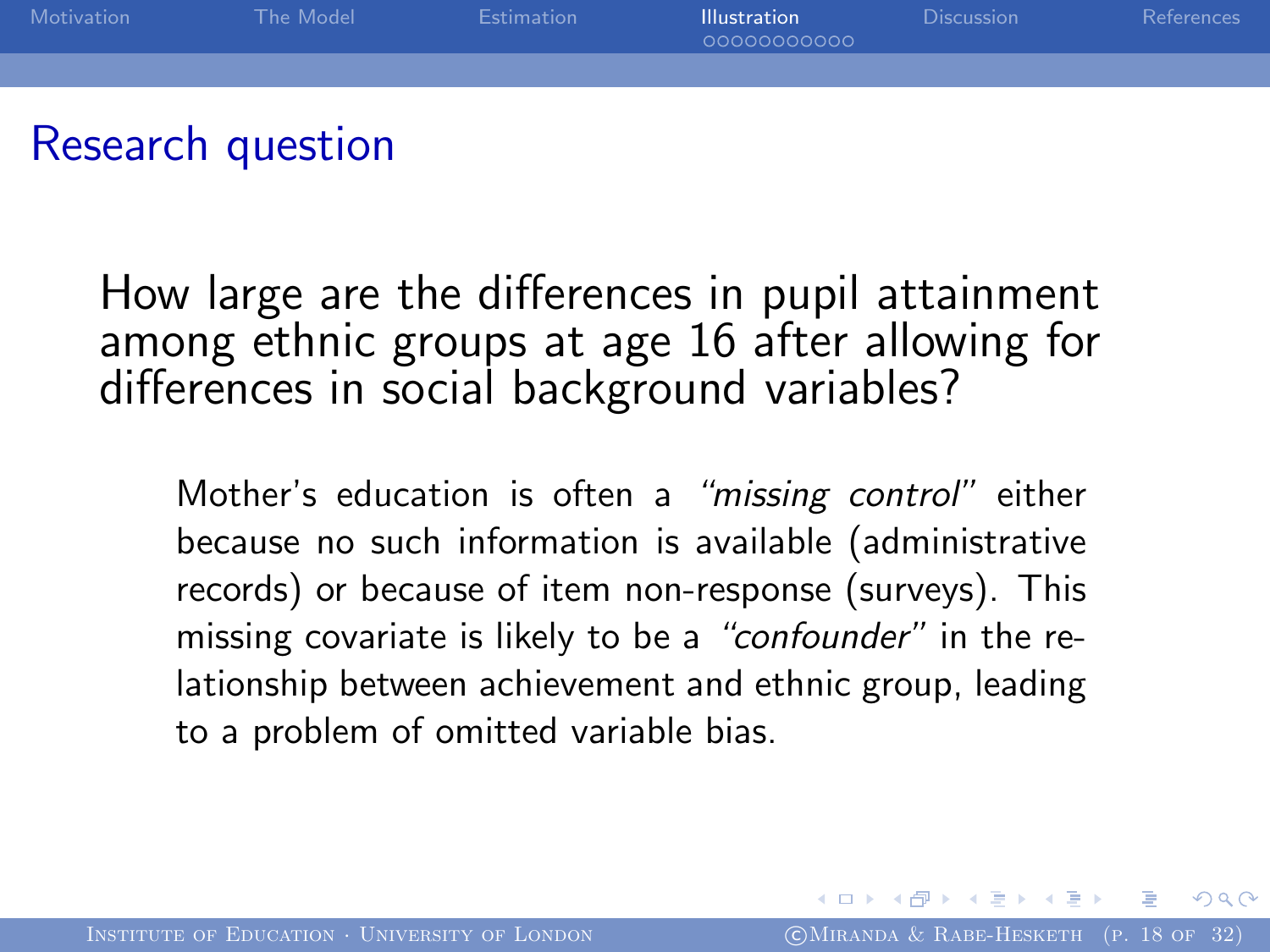| Motivation | The Model | Estimation | <b>Illustration</b><br>00000000000 | Discussion | <b>References</b> |
|------------|-----------|------------|------------------------------------|------------|-------------------|
|            |           |            |                                    |            |                   |

### Previous findings on ethnic gaps in GSCE results

- $\blacktriangleright$  Wilson et al. (2005)
	- $\blacktriangleright$  Data: NPD, 2002.
	- $\triangleright$  Ethnic minorities outperform the White British Majority
	- $\triangleright$  Only BC score less than WB
	- $\triangleright$  Chinese and Indian are the best achieving
- $\blacktriangleright$  Strand (2008)
	- $\blacktriangleright$  Data: LSYPE, 2006.
	- $\blacktriangleright$  Similar findings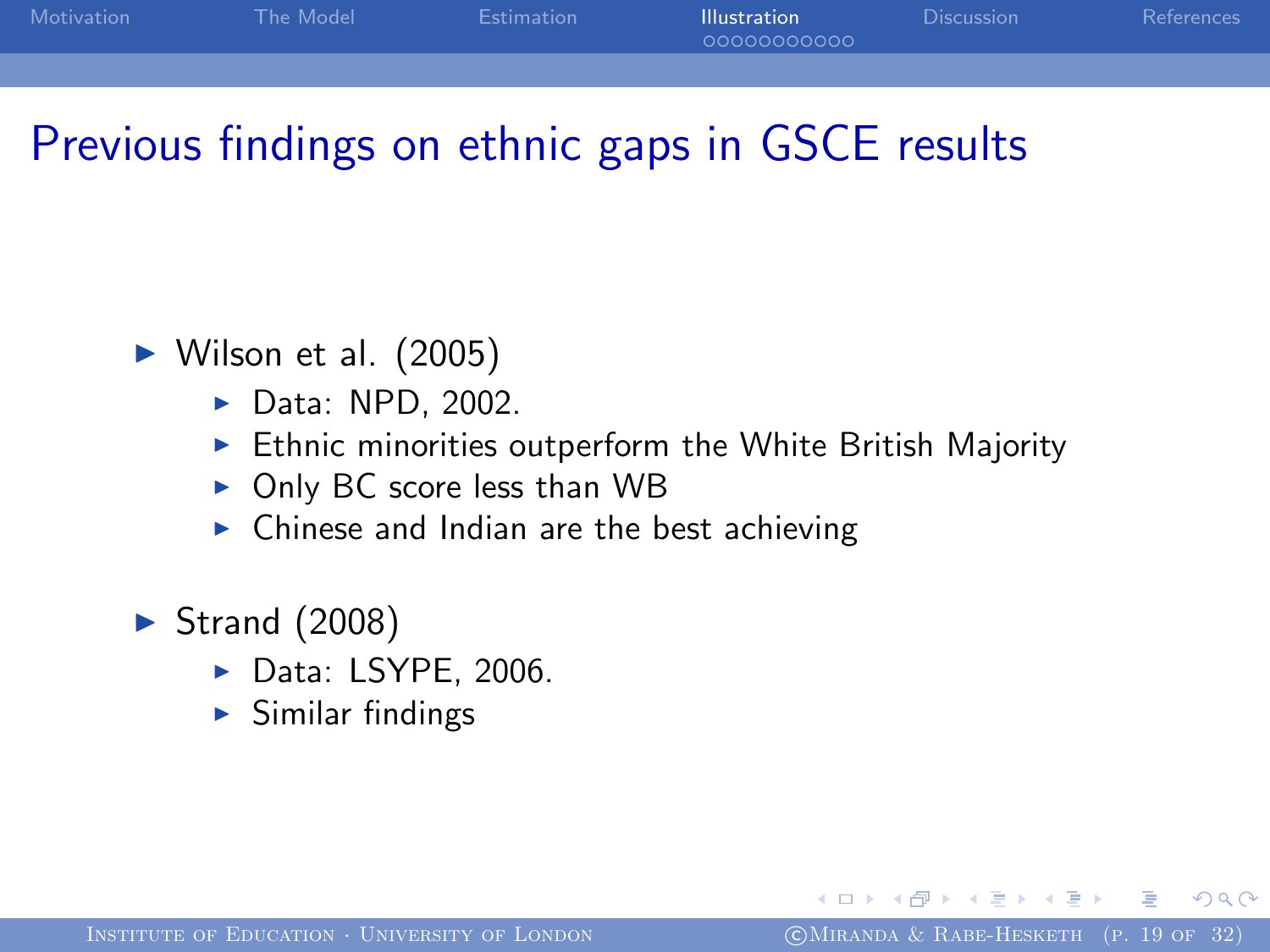| Motivation | The Model | <b>Estimation</b> | <b>Illustration</b><br>00000000000 | <b>Discussion</b> | References |
|------------|-----------|-------------------|------------------------------------|-------------------|------------|
| Data       |           |                   |                                    |                   |            |
|            |           |                   |                                    |                   |            |

### Data

#### $\triangleright$  National Pupil Database (NPD)

 $\triangleright$  Long but narrow: KS4 scores and ethnicity for whole population of pupils in maintained schools is available. Key covariates (e.g., mother's education) are missing [pupil id available]

### $\blacktriangleright$  Longitudinal Study of Young People in England (LSYPE)

 $\triangleright$  Short but wide: Information for a random sample of year 9 pupils in 2004. A rich set of controls (including mother's education) are available [pupil id available]

#### $\blacktriangleright$  2001 UK Census

 $\triangleright$  Lower layer super output area characteristics (e.g., social class, qualifications, population density, deprivation, ethnicity)

#### $\triangleright$  NPD, LSYPE, and Census can be linked

- $\triangleright$  Data combination allows to add covariate information for a subset of pupils in the NPD
- Problem: Covariate from LSYPE is missing for most pupils in **NPD** イ何 トイヨ トイヨ トー ヨ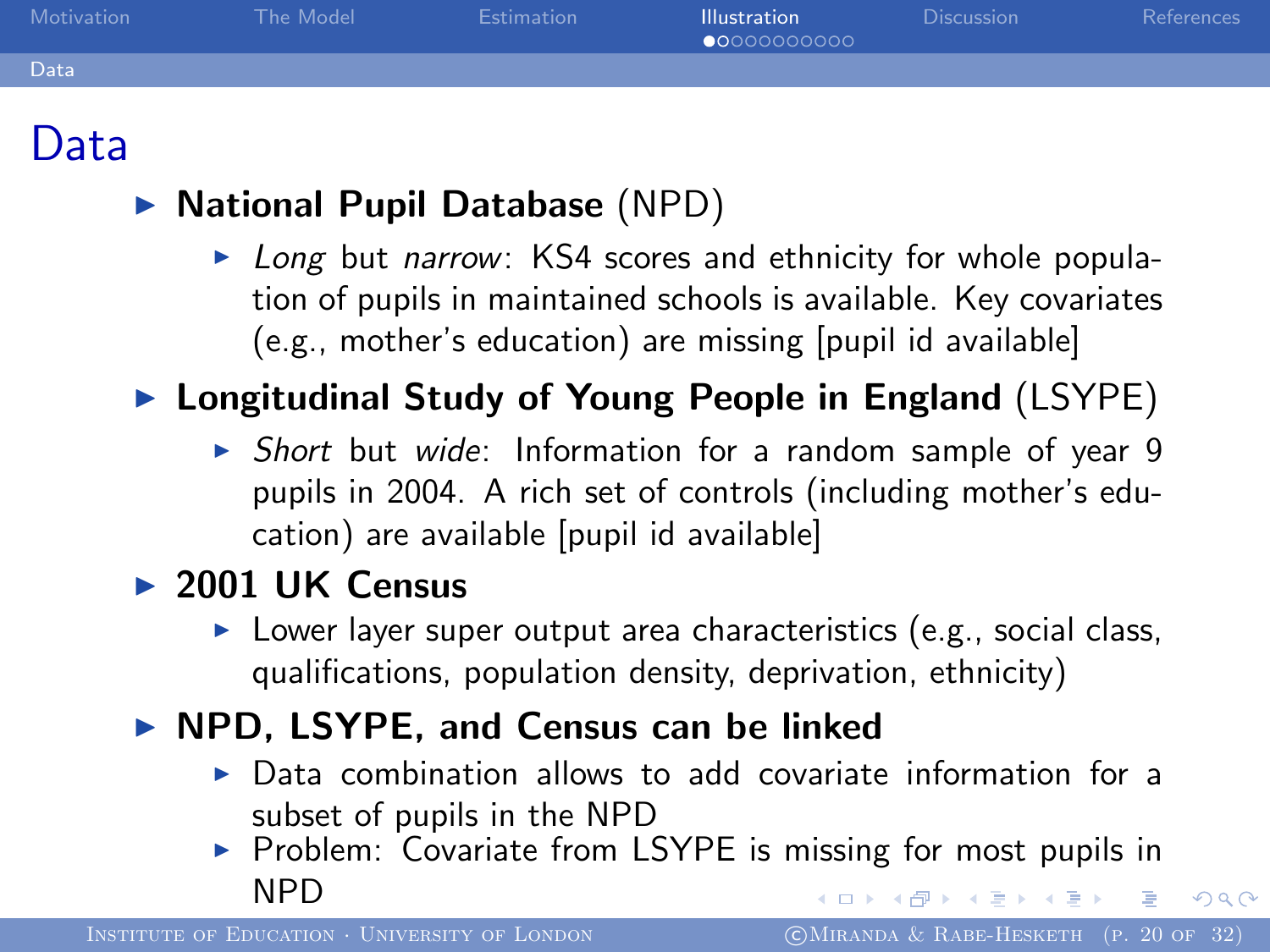| Motivation | The Model | Estimation | <b>Illustration</b><br>00000000000 | <b>Discussion</b> | References |
|------------|-----------|------------|------------------------------------|-------------------|------------|
| Data       |           |            |                                    |                   |            |
|            |           |            |                                    |                   |            |

# Key variables

- $\blacktriangleright$  [y<sub>i</sub>]: Main outcome variable, capped new style style GCSE score [range from 0 to 540]. Available for everyone
- $\blacktriangleright$  [w<sub>i</sub>]: Main explanatory variable of interest, ethnic group, and other covariates. Available for everyone
- $\blacktriangleright$  [x<sub>i</sub>]: Key covariate, mother's education. Only observed for:
	- $\blacktriangleright$  Individuals sampled into LSYPE
	- Survey & item responders in Wave  $1$
- $\blacktriangleright$  [ $z_i$ ]: Predictors of mother's education. Available for everyone
- $\blacktriangleright$  [S<sub>i</sub>]: Selection indicator
	- $\triangleright$   $S_i = 1$  if survey & item responder:  $x_i$ o
	- $S_i = 0$  if survey & item non-responder:  $x_i\overline{o}$
	- $\triangleright$   $S_i =$ . if not included in survey:  $x_i\overline{o}$ ,  $S_i\overline{o}$
- $\blacktriangleright$  [r<sub>i</sub>]: Predictors of unit & item response

 $\mathbb{B} \rightarrow \mathbb{R} \oplus \mathbb{R} \rightarrow \mathbb{R} \oplus \mathbb{R}$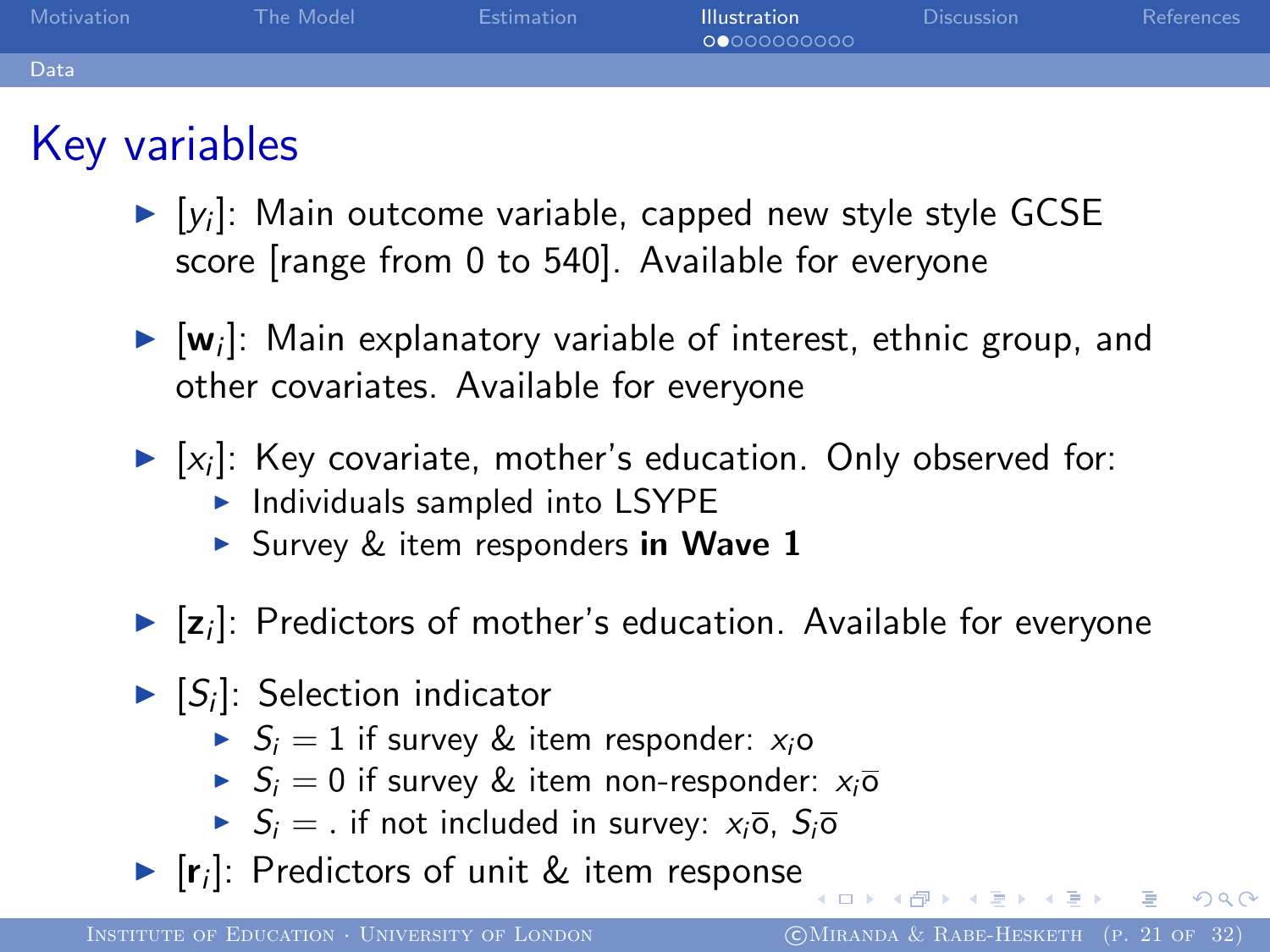| Motivation             | The Model | <b>Estimation</b> | <b>Illustration</b><br>00000000000 | <b>Discussion</b> | References |
|------------------------|-----------|-------------------|------------------------------------|-------------------|------------|
| Descriptive statistics |           |                   |                                    |                   |            |

### Selection Variable S<sub>i</sub>

×

| Category                         | Symbol                                | Value        | Freg.              | %NPD  | %LSYPE |
|----------------------------------|---------------------------------------|--------------|--------------------|-------|--------|
| Not LSYPE<br>sampled             | $x_i\overline{o}$ , $S_i\overline{o}$ | missing      | 545,130            | 96.69 | 0      |
| LSYPE sampled.<br>respondent     | $x_i$ o, $S_i = 1$                    | $\mathbf{1}$ | $13.372^{\dagger}$ | 2.37  | 71.59  |
| LSYPE sampled,<br>non-respondent | $x_i\overline{o}$ , $S_i=0$           | 0            | 5,307              | 0.94  | 28.41  |
| Total                            |                                       |              | 563,809            | 100   | 100    |

 $\dagger$  For 493 of these cases,  $x_i$  is missing although  $S_i\,=\,1$  because mother was reported to be "not a member of the household" but survey was otherwise completed.

重

**SALE**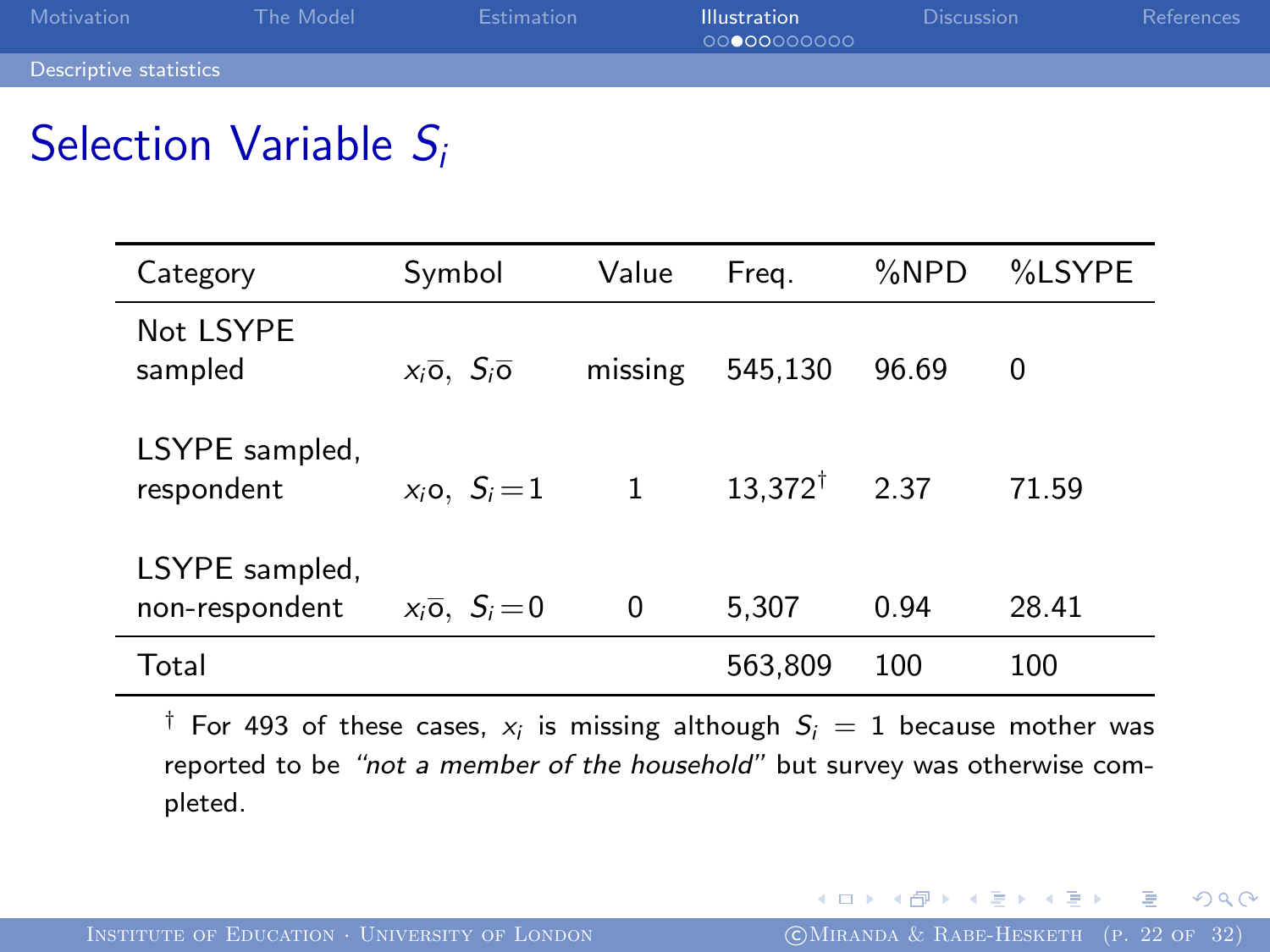| Motivation             | The Model | <b>Estimation</b> | <b>Illustration</b><br>00000000000 | <b>Discussion</b> | References |
|------------------------|-----------|-------------------|------------------------------------|-------------------|------------|
| Descriptive statistics |           |                   |                                    |                   |            |

### Mothers' education, ordinal  $x_i$

| Category                      | Freg.  | $\frac{0}{0}$ | $\frac{0}{0}$ <sup>w</sup> | v      | $\bar{v}^w$ |
|-------------------------------|--------|---------------|----------------------------|--------|-------------|
| 1. No qualification           | 3,451  | 26.80         | 19.83                      | 271.28 | 252.61      |
| 2. Other qualifications       | 1,215  | 9.43          | 10.5                       | 278.60 | 272.24      |
| 3. GCSE grades A-C or equiv   | 3,869  | 30.04         | 33.49                      | 302.82 | 298.69      |
| 4. GCE A level or equiv       | 1,586  | 12.31         | 13.63                      | 323.21 | 321.88      |
| 5. Higher education no degree | 1,539  | 11.95         | 12.54                      | 333.54 | 333.22      |
| 6. Degree or equivalent       | 1,219  | 9.47          | 10.02                      | 366.76 | 368.10      |
| Total                         | 12.879 |               |                            |        |             |

<sup>w</sup> Statistic calculated using probability weights for the LSYPE.

<span id="page-22-0"></span>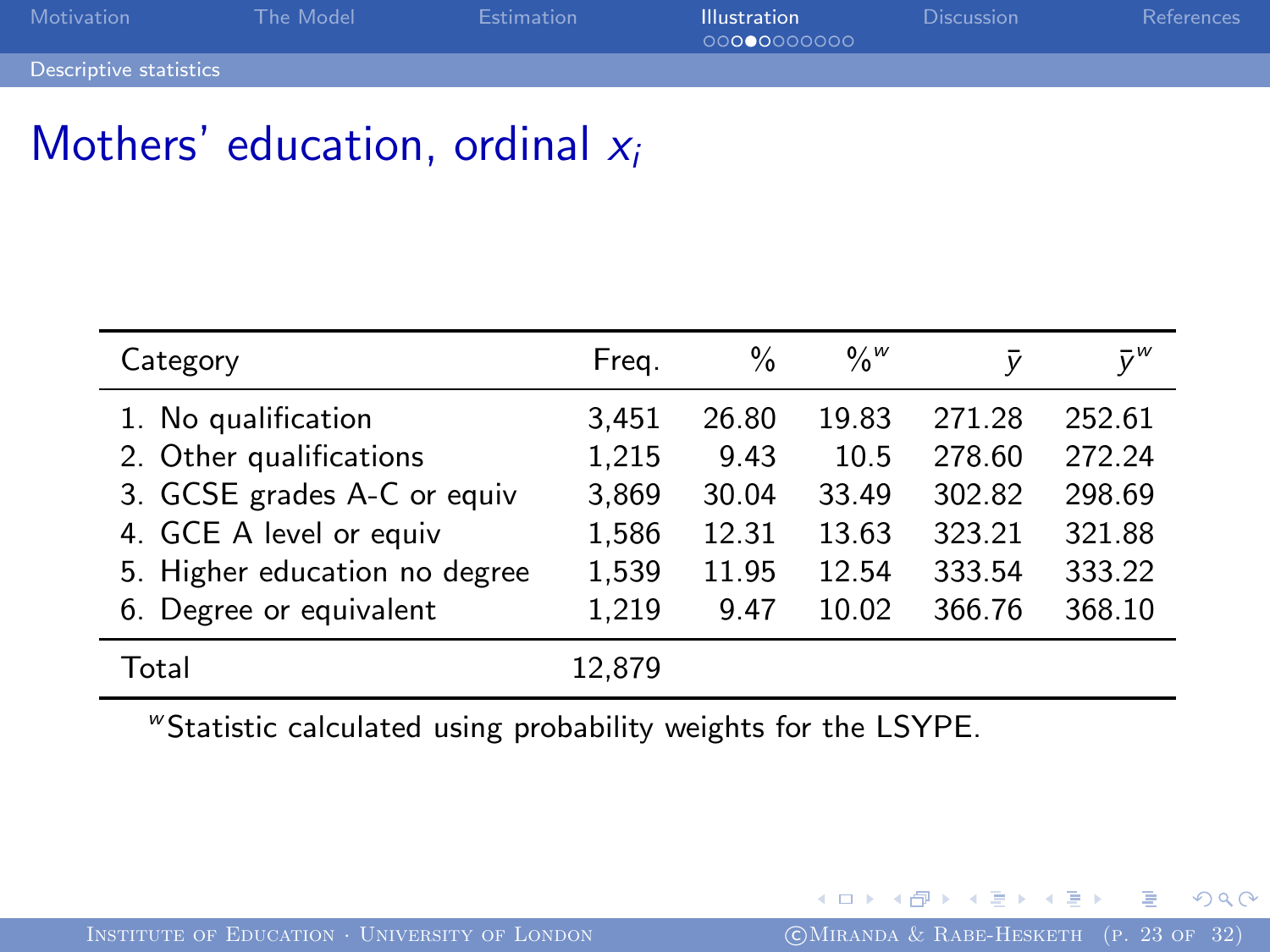<span id="page-23-1"></span>

| Motivation |                               | <b>The Model</b> | <b>Estimation</b> |           | <b>Illustration</b><br>00000000000 |                     | <b>Discussion</b>      | References                 |
|------------|-------------------------------|------------------|-------------------|-----------|------------------------------------|---------------------|------------------------|----------------------------|
|            | <b>Descriptive statistics</b> |                  |                   |           |                                    |                     |                        |                            |
|            | Ethnic group                  |                  |                   |           |                                    |                     |                        |                            |
|            |                               |                  |                   |           |                                    |                     |                        | $\triangleright$ Results 1 |
|            | Category                      | Freq.            | $\%$              | $\bar{y}$ | $S_i$                              |                     |                        | $x_i$                      |
|            |                               |                  |                   |           | $10\%S_i$ o                        | $\frac{S_i=1}{S_i}$ | $\frac{9}{6} (\geq 3)$ | %(≥ 3) <sup>w</sup>        |
|            | White british                 | 461,070          | 81.78             | 298.47    | 20.46                              | 73.65               | 73.48                  | 73.35                      |
|            | White other                   | 13,168           | 2.34              | 306.93    | 0.53                               | 67.45               | 53.61                  | 54.89                      |
|            | Mixed                         | 12,596           | 2.23              | 294.99    | 1.91                               | 70.34               | 67.99                  | 69.31                      |
|            | Indian                        | 13,061           | 2.32              | 334.88    | 2.10                               | 72.76               | 46.67                  | 47.95                      |
|            | Pakistani                     | 13,083           | 2.32              | 288.33    | 2.14                               | 68.69               | 20.67                  | 21.14                      |
|            | Bangladeshi                   | 5,516            | 0.98              | 297.92    | 1.65                               | 68.14               | 10.54                  | 10.77                      |
|            | Other asian                   | 3,909            | 0.69              | 317.65    | 0.20                               | 71.30               | 50.62                  | 50.55                      |
|            | Caribbean                     | 8,062            | 1.43              | 271.64    | 1.49                               | 62.98               | 79.76                  | 81.22                      |
|            | African                       | 9,703            | 1.72              | 285.22    | 1.50                               | 63.83               | 53.36                  | 52.39                      |
|            | Other black                   | 2,481            | 0.44              | 272.69    | 0.13                               | 62.16               | 70.73                  | 74.04                      |
|            | Chinese                       | 2,028            | 0.36              | 361.65    | 0.09                               | 50.94               | 32.00                  | 31.59                      |
|            | Any other                     | 4,931            | 0.87              | 285.57    | 0.23                               | 67.44               | 32.53                  | 28.87                      |
|            | Refused                       | 6,545            | 1.16              | 297.44    | 0.27                               | 68.39               | 82.18                  | 83.25                      |
|            | No data                       | 7,656            | 1.36              | 277.90    | 0.43                               | 74.79               | 67.26                  | 67.39                      |
|            | Total                         | 563,809          |                   |           |                                    |                     |                        |                            |

**"Statistic calculated using probability weights for the [LS](#page-22-0)[YP](#page-24-0)[E](#page-22-0)[.](#page-23-0)**<br> $\iff$   $\iff$   $\iff$   $\iff$   $\iff$   $\iff$   $\iff$ 

<span id="page-23-0"></span> $299$ 

活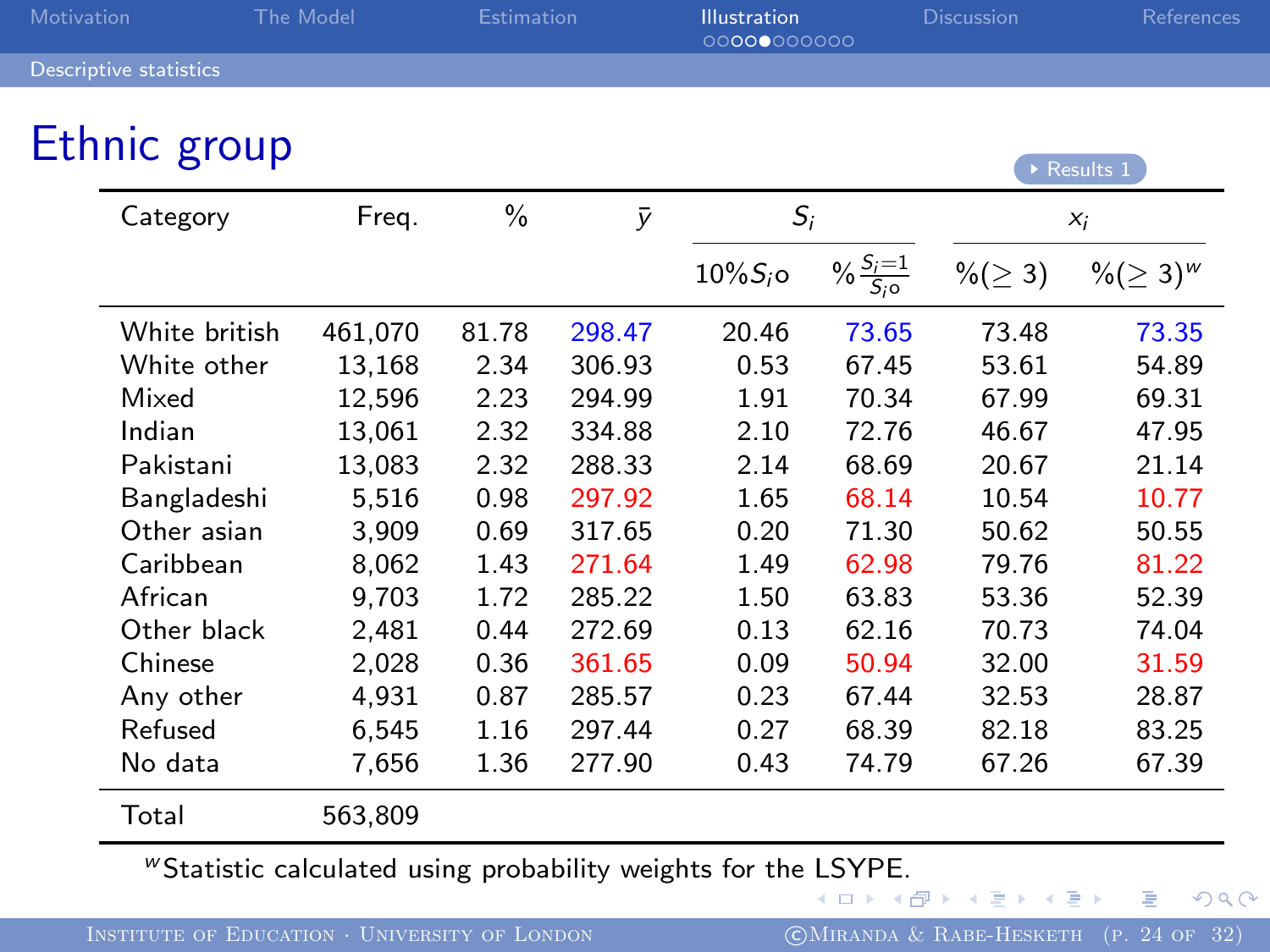| Motivation          | The Model | <b>Estimation</b> | <b>Illustration</b><br>00000000000 | <b>Discussion</b> | References |
|---------------------|-----------|-------------------|------------------------------------|-------------------|------------|
| Selection mechanism |           |                   |                                    |                   |            |

### Survey/item response is likely to be informative

- $\blacktriangleright$  Selection mechanism  $S_i$  is endogenous with respect to both achievement  $y_i$  and mother's education  $x_i$  and therefore non ignorable [Rubin, 1967; Heckman, 1979] [Lipsitz et al., 1999]
	- Example 1: Mothers of high performers are more likely to be interested in child's education and co-operate with the school and the survey
		- $\Rightarrow$  Positive correlation between  $y_i$  and  $S_i$ ?
	- Example 2: Highly educated mothers are more likely to have tight schedules and therefore less willing/available to participate in the survey

<span id="page-24-0"></span> $\Rightarrow$  Negative correlation between  $x_i$  and  $S_i$ ?

After controlling for LSYPE design variables missingness of  $S_i$ is ignorable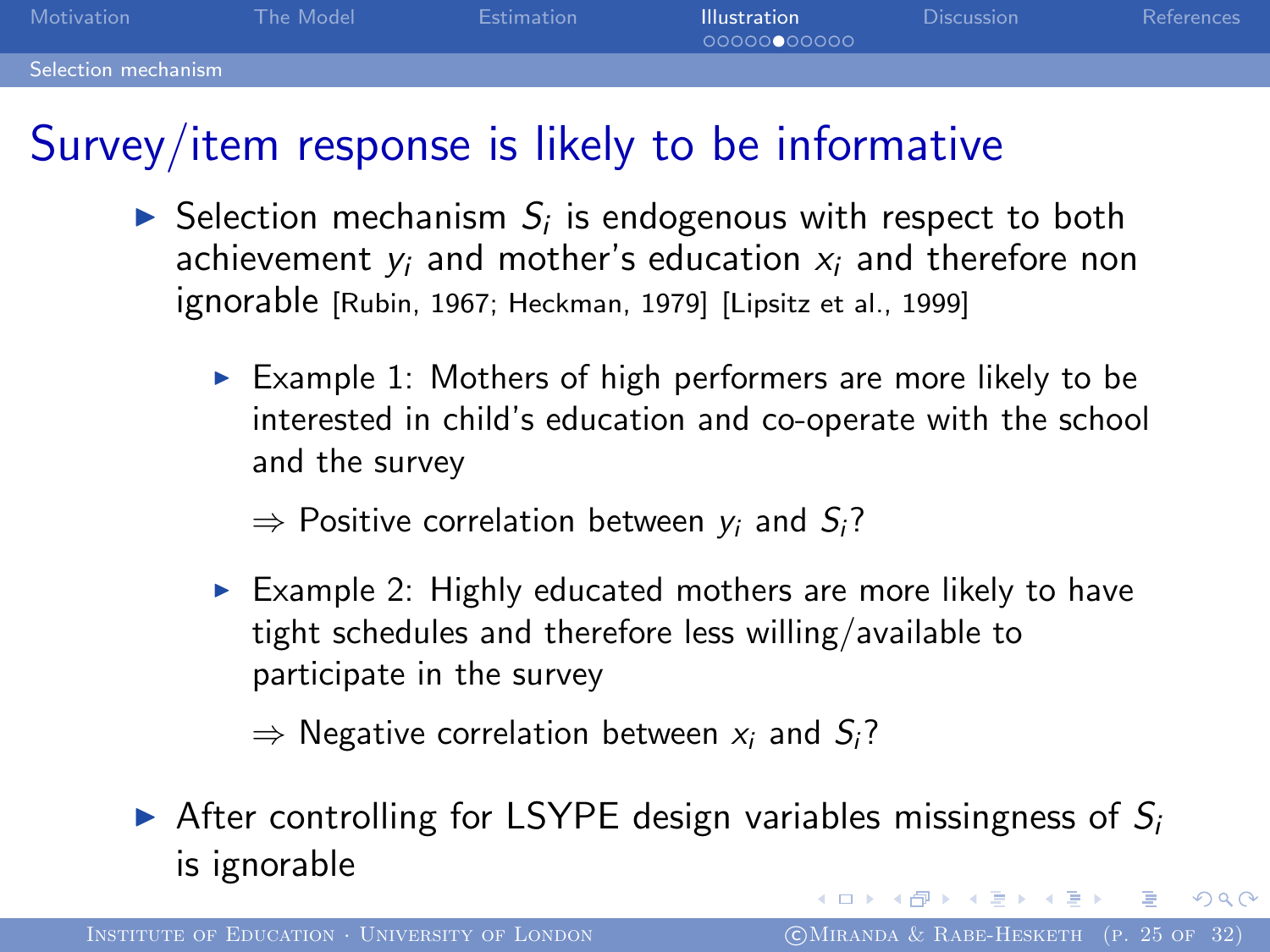

### Exclusion restrictions

#### **EXTE** interviewer company is predictor of  $S_i$  but not of  $y_i$  or  $x_i$

- ▶ British Market Research Bureau (lead contractor)
- $\blacktriangleright$  Ipsos MORI
- $\triangleright$  GfK NOP
- ▶ Joint work BMRB-Mori or NOP-Mori

#### $\triangleright$  Winter born dummy is predictor of  $y_i$  but not of  $x_i$  or  $S_i$

 $\triangleright$  Due to Local Authority policy, a child born in the summer may enter school almost a year ealier than the eldest pupil in her/his cohort (Crawford et al. 2007, p. 2)

 $200$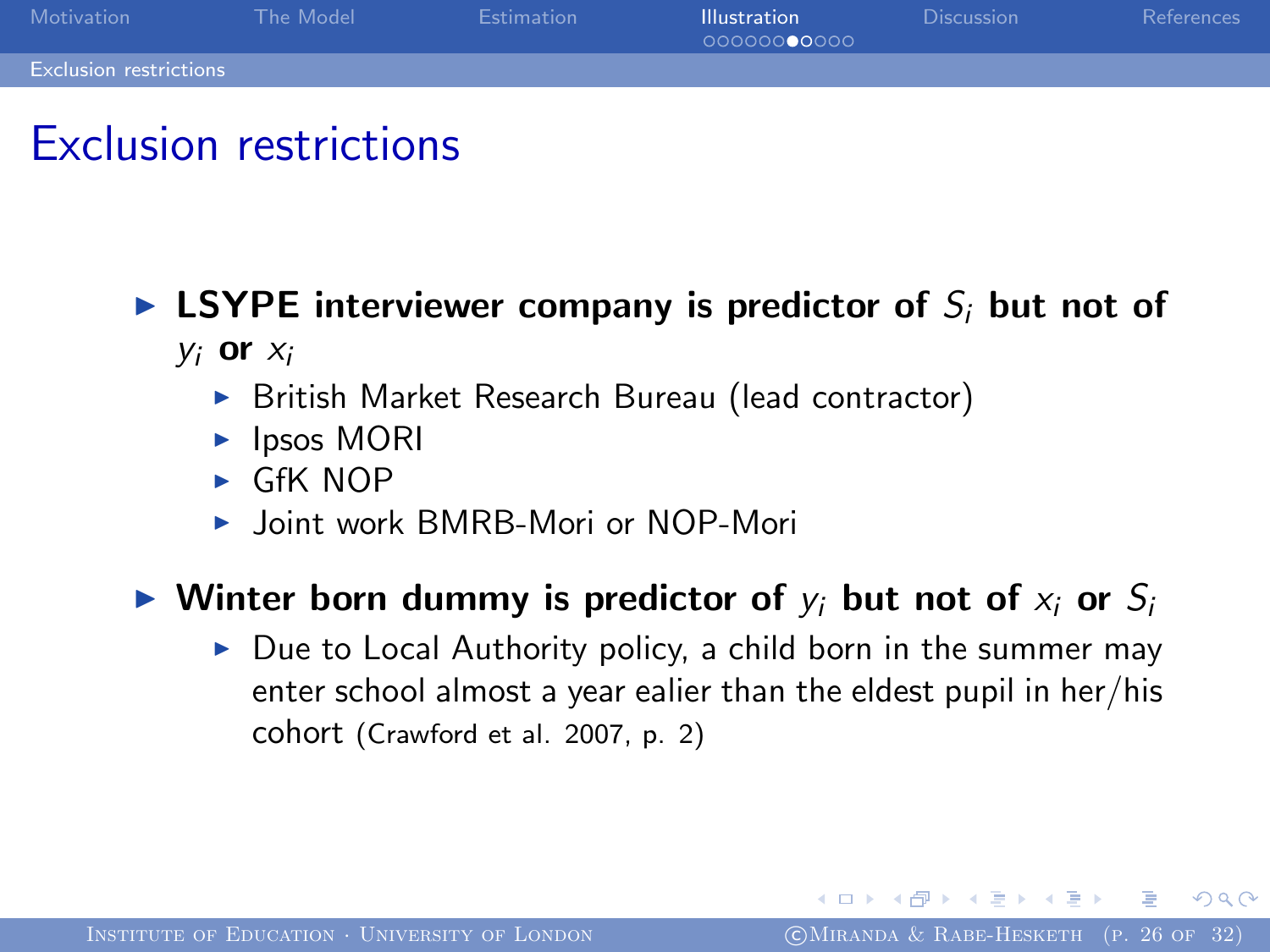| Motivation                    | The Model | <b>Estimation</b> | <b>Illustration</b><br>00000000000 | <b>Discussion</b> | References |
|-------------------------------|-----------|-------------------|------------------------------------|-------------------|------------|
| <b>Exclusion restrictions</b> |           |                   |                                    |                   |            |

### Variables in all equations

#### Table: Variables in all equations

| Variable                         | Description                                                       | Reason                                          |
|----------------------------------|-------------------------------------------------------------------|-------------------------------------------------|
| FSM dummy                        | Taking free school meal<br>(No)                                   | SES proxy from NPD                              |
| Deprived school dummy            | Top quintile of %FSM<br>(No)                                      | Design variable                                 |
| Ethnicity dummies                | 8 ethnicities (White)                                             | Variable of main inter-<br>est; design variable |
| School-type by gender<br>dummies | 4 groups: mixed/boys.<br>$mixed/girl$ , boys/boy,<br>(girls/girl) | Predictor of selection                          |
| Geographic region<br>dummies     | 9 regions<br>(East Midlands)                                      | Predictor of selection                          |

Note. Category in brackets is the reference group.

<span id="page-26-0"></span>造  $\sim$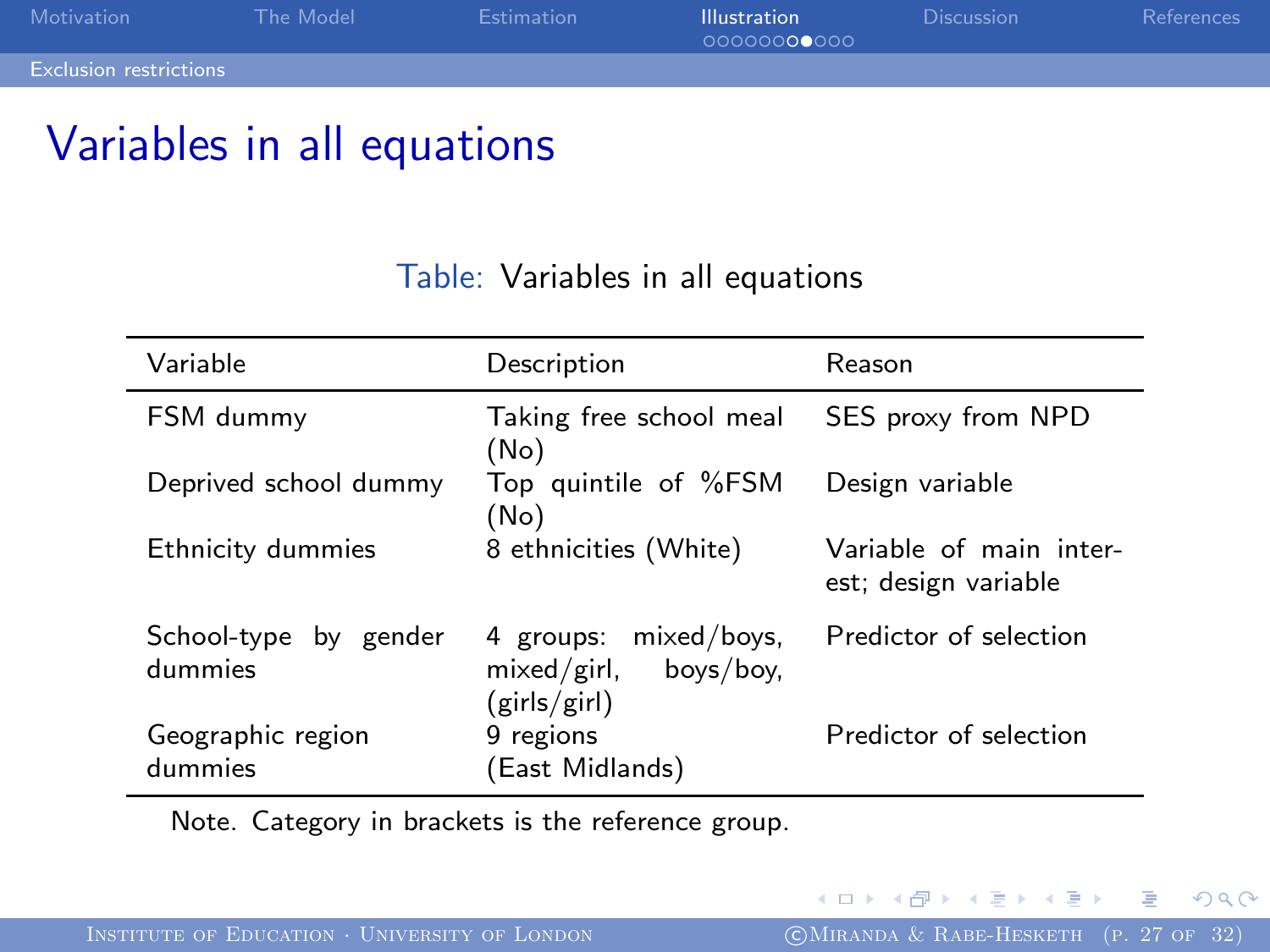| Motivation | The Model | Estimation | <b>Illustration</b><br>00000000000 | <b>Discussion</b> | References |
|------------|-----------|------------|------------------------------------|-------------------|------------|
| Results    |           |            |                                    |                   |            |

### Results for exclusion restrictions and selection

 $\blacktriangleright$  Model for  $y_i$ 

| Variable |    |       |
|----------|----|-------|
| winterbn | በ6 | (002) |

 $\blacktriangleright$  Model for  $S_i$  (BMRB is reference group)

۰

| Company               | Est    | (SE)            |
|-----------------------|--------|-----------------|
| NOP                   |        | $-.08$ $(.021)$ |
| MORI                  |        | $-.17$ $(.035)$ |
| BMRB-Mori or NOP-Mori | $-.71$ | (.112)          |

#### $\blacktriangleright$  Correlations

$$
\begin{array}{rcl}\n\widehat{\text{Cor}}(\epsilon_{yi}, \epsilon_{Si}) & = & .16 & (.010) \\
\widehat{\text{Cor}}(\epsilon_{xi}, \epsilon_{Si}) & = -.23 & (.014)\n\end{array}
$$

INSTITUTE OF EDUCATION · UNIVERSITY OF LONDON (CMIRANDA & RABE-HESKETH (P. 28 OF 32)

<span id="page-27-0"></span>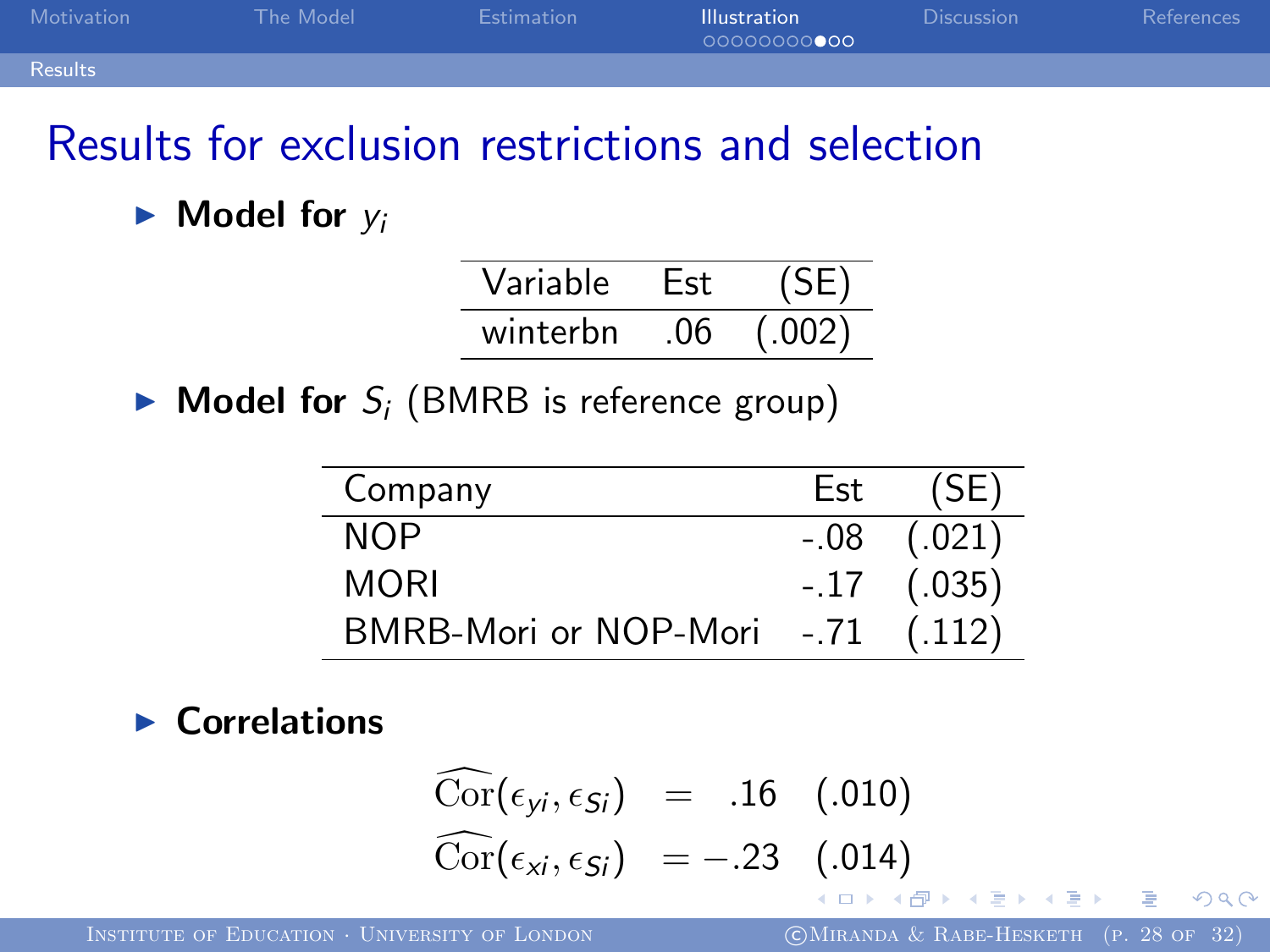| Motivation     | The Model | Estimation | <b>Illustration</b><br>00000000000 | <b>Discussion</b> | References |
|----------------|-----------|------------|------------------------------------|-------------------|------------|
| <b>Results</b> |           |            |                                    |                   |            |

### Results for standardised capped GCSE point score

<span id="page-28-0"></span>

| $\frac{1}{2}$                |                       |           |                       |                                        |                     |       |                       |       |
|------------------------------|-----------------------|-----------|-----------------------|----------------------------------------|---------------------|-------|-----------------------|-------|
|                              | linear regressions    |           |                       | Missing covariate model <sup>a,d</sup> |                     |       |                       |       |
|                              | NPD <sup>b</sup>      |           | LSYPE <sup>a,c</sup>  |                                        | <b>Benchmark</b>    |       | Extra controls        |       |
| Variable                     | Coeff.                | <b>SE</b> | Coeff.                | <b>SE</b>                              | Coeff.              | SE    | Coeff.                | SE    |
| Ethnic group (White British) |                       |           |                       |                                        |                     |       |                       |       |
| White other                  | $0.116^{\ddagger}$    | 0.008     | $0.384*$              | 0.059                                  | $0.159^{\ddagger}$  | 0.006 | $0.129^{\ddagger}$    | 0.006 |
| Mixed                        | $0.054^{\ddagger}$    | 0.009     | 0.023                 | 0.040                                  | $0.072^{\ddagger}$  | 0.005 | $0.072^{\ddagger}$    | 0.005 |
| Indian                       | $0.415^{+}$           | 0.009     | $0.513^{+}$           | 0.033                                  | $0.388^{+}$         | 0.005 | $0.345^{\ddagger}$    | 0.005 |
| Pakistani                    | $0.232^{\ddagger}$    | 0.009     | $0.468^{\ddagger}$    | 0.041                                  | $0.358^{\ddagger}$  | 0.005 | $0.342^{\ddagger}$    | 0.005 |
| Bangladeshi                  | $0.407$ <sup>†</sup>  | 0.013     | $0.686^{\dagger}$     | 0.051                                  | $1.608^+$           | 0.006 | $0.697^+$             | 0.007 |
| Asian other                  | $0.282^{+}$           | 0.015     | $0.326^{\dagger}$     | 0.110                                  | 0.270 <sup>‡</sup>  | 0.010 | $0.250*$              | 0.010 |
| Black C.                     | $-0.106$ <sup>†</sup> | 0.011     | $-0.201$ <sup>1</sup> | 0.049                                  | $-0.183+$           | 0.007 | $-0.170^{\ddagger}$   | 0.007 |
| Black A.                     | $0.122^{\ddagger}$    | 0.010     | $0.232^{+}$           | 0.053                                  | $0.114^{\ddagger}$  | 0.006 | $0.111^{\ddagger}$    | 0.006 |
| Black other                  | $-0.086^{\ddagger}$   | 0.019     | $-0.187^{\dagger}$    | 0.146                                  | $-0.144^{\ddagger}$ | 0.015 | $-0.125^{+}$          | 0.014 |
| Chinese                      | $0.606^{\dagger}$     | 0.021     | $0.860^{\ddagger}$    | 0.159                                  | $0.473^{+}$         | 0.014 | $0.467^+$             | 0.013 |
| Any other                    | $0.095^{\ddagger}$    | 0.014     | $0.464^{\ddagger}$    | 0.104                                  | $0.167^{\ddagger}$  | 0.009 | $0.141^{\ddagger}$    | 0.009 |
| Refused                      | $-0.028$ <sup>†</sup> | 0.012     | $-0.113$              | 0.105                                  | $-0.009^{\ddagger}$ | 0.009 | $-0.022^{\ddagger}$   | 0.009 |
| No data                      | $-0.223^{\ddagger}$   | 0.011     | $-0.056$              | 0.075                                  | $-0.100^{\ddagger}$ | 0.008 | $-0.094$ <sup>‡</sup> | 0.008 |

<span id="page-28-1"></span>INSTITUTE OF EDUCATION · UNIVERSITY OF LONDON (CMIRANDA & RABE-HESKETH (P. 29 OF 32)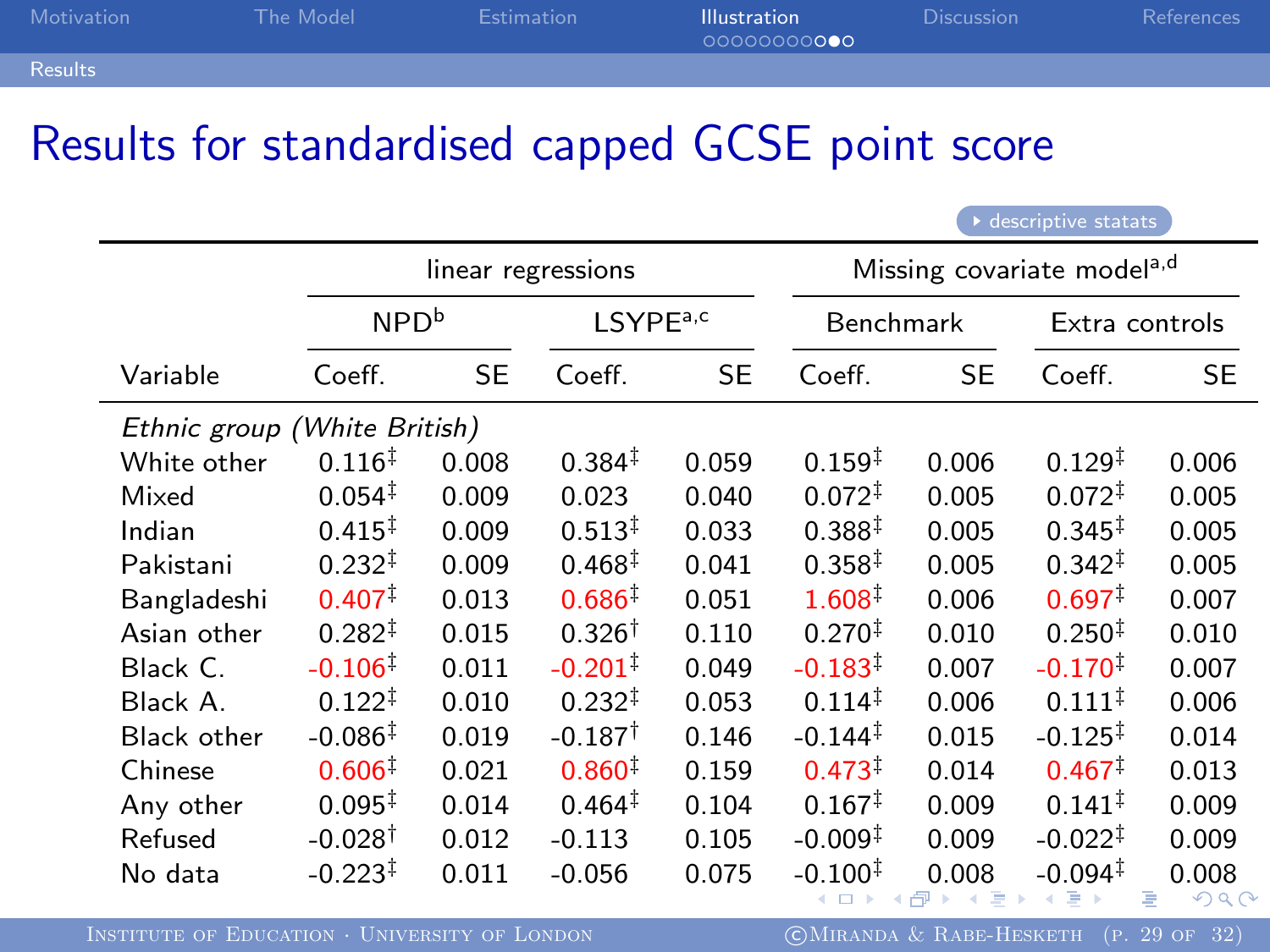| Motivation     | The Model | <b>Estimation</b> | <b>Illustration</b><br>00000000000 | <b>Discussion</b> | References |
|----------------|-----------|-------------------|------------------------------------|-------------------|------------|
| <b>Results</b> |           |                   |                                    |                   |            |

### Results for standardised capped GCSE point score

|                    | linear regressions |    |                      | Missing covariate model <sup>a,d</sup> |                    |           |                     |           |
|--------------------|--------------------|----|----------------------|----------------------------------------|--------------------|-----------|---------------------|-----------|
|                    | NPD <sup>b</sup>   |    | LSYPE <sup>a,c</sup> |                                        | <b>Benchmark</b>   |           | Extra controls      |           |
| Variable           | Coeff.             | SE | Coeff.               | <b>SE</b>                              | Coeff.             | <b>SE</b> | Coeff.              | <b>SE</b> |
|                    | Mother education   |    |                      |                                        |                    |           |                     |           |
| No qual.           |                    |    | $-0.142$             | 0.054                                  | $-1.415+$          | 0.005     | $-1.369^{\ddagger}$ | 0.018     |
| Other qual.        |                    |    | 0.039                | 0.054                                  | $0.392^{\ddagger}$ | 0.008     | $0.411^{\ddagger}$  | 0.019     |
| GCSE A-C           |                    |    | $0.281^{\ddagger}$   | 0.049                                  | $0.517^{\ddagger}$ | 0.006     | $0.509^{\ddagger}$  | 0.018     |
| <b>GCE A level</b> |                    |    | $0.466^{\ddagger}$   | 0.050                                  | $0.570^{+}$        | 0.008     | $0.553^{\ddagger}$  | 0.019     |
| Some HE            |                    |    | $0.565^{\ddagger}$   | 0.053                                  | $0.589*$           | 0.007     | $0.572^{\ddagger}$  | 0.019     |
| Degree             |                    |    | $0.870*$             | 0.051                                  | $0.646^{\ddagger}$ | 0.008     | $0.648^{\ddagger}$  | 0.019     |

Note:  $^{\ddagger}$ ( $^{\dagger}$ ) Significant at 1% (5%). OPG standard errors reported. Dependent variable is the standardised capped new style GCSE score. (a) To ease comparison across columns these models have no constant term to ensure that coefficients on mother's education can be interpreted as the mean when other controls are zero. The coefficients on mother's education are also the locations of the discrete latent variable  $\eta_{1i}.$  (b) Ordinary least squares regression (c) Weighted least squares regression. (d) Details on coefficients in selection and missing covariate equations are given in [Ta](#page-28-1)[ble](#page-30-0) [9](#page-28-1) [of](#page-29-0) [t](#page-30-0)[h](#page-26-0)[e](#page-27-0) [p](#page-29-0)[a](#page-30-0)[pe](#page-15-0)[r.](#page-16-0)  $0<sup>0</sup>$ 

<span id="page-29-0"></span>[descriptive statats](#page-23-1)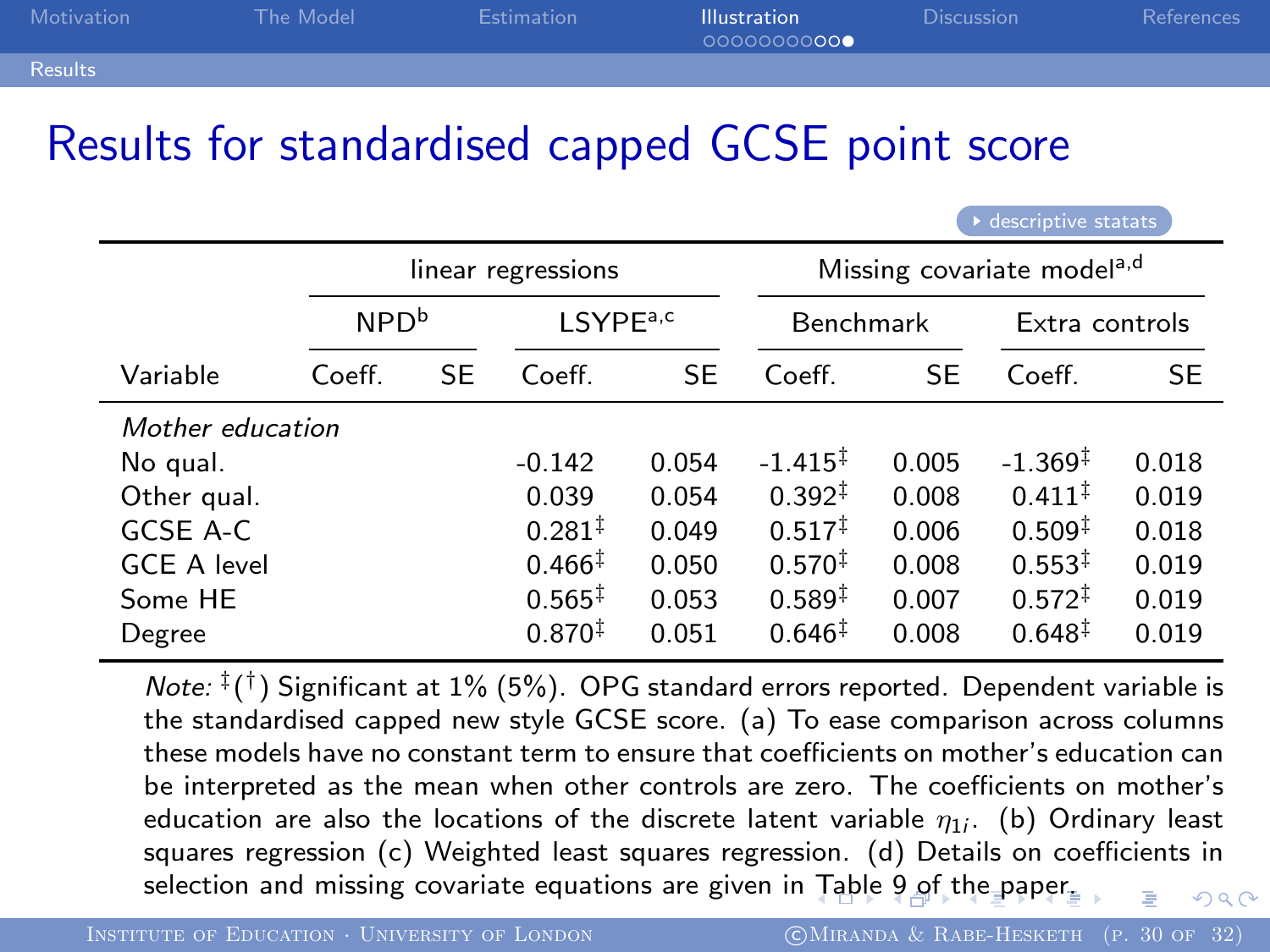

### **Discussion**

- $\blacktriangleright$  Ethnic gap estimates increase after controlling for mother's education
	- $\Rightarrow$  Cannot ignore mother's education
- $\blacktriangleright$  Selection is informative
	- $\Rightarrow$  Cannot use listwise deletion, with LSYPE data only
	- $\Rightarrow$  Cannot use multiple imputation, with merged data
- <span id="page-30-0"></span> $\triangleright$  Standard errors smaller for merged data than for LSYPE  $\Rightarrow$  Should not apply model only to pupils sampled into LSYPE (excluding  $S_i\overline{o}$ )